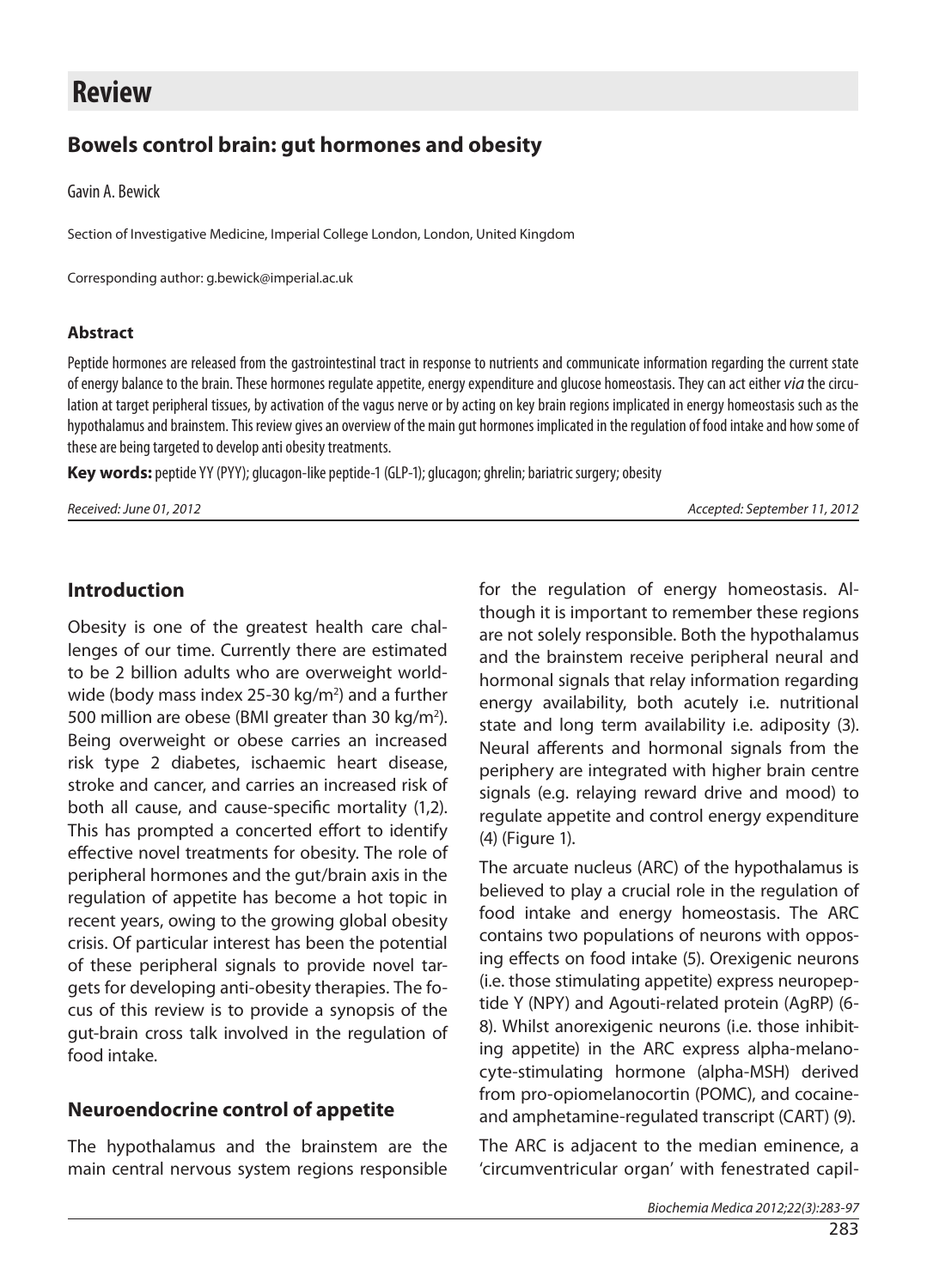

#### **Figure 1.** Gut-brain axis: regulation of food intake.

Nutrients created by the digestion of food are proposed to activate G-protein coupled receptors on the luminal side of enetroendocrine cells e.g. the L-cell. This stimulates the release of gut hormones which may influence food intake at three sites: the vagus nerve, brainstem and hypothalamus. Within the arcuate nucleus of the hypothalamus two neuronal populations are thought to be critical conduits through which peripheral signals are integrated to alter the drive to eat, the orexigenic NPY/AgRP neurons and the anorexigenic POMC neurons. Further connections between hypothalamic nuclei and higher brain centres may exist which control the hedonic aspects of food ingestion.

ARC - arcuate nucleus; AgRP - agouti related peptide; GLP-1 - glucagon like peptide-1; NPY - neuropeptide Y; POMC – propiomelanocortin; PVN - paraventricular nucleus; PYY - peptide YY.

laries and hence an incomplete blood-brain barrier (10). Circulating hormones are able to pass across the median eminence and influence the activity of the ARC neurons directly. Gut hormones are released from the gastrointestinal tract on a meal to meal basis and signal short term nutrient availability to the ARC. Other circulating factors such as insulin and leptin (a circulating peptide released from adipose tissue) relay information about long-term energy stores and adiposity (11). Thus the ARC has been described as a conduit through which the body can balance its energy requirements to maintain weight.

Additionally short term availability of nutrients is signalled by gastrointestinal vagal afferents. Following a meal the vagus is activated by both mechanoreceptors and chemoreceptors. The resultant neural signals converge in the nucleus of the tractus solitarius (NTS) within the brainstem. These signal are then fed forward Neuronal from the NTS to the hypothalamus. Circulating factors such as gut hormones are also thought to act at the NTS, which like the ARC is adjacent to a circumventricular organ, the 'area postrema' (AP). For example, ablation of both the AP and another circumventricular organ, the subfornical organ (SFO), has been shown to delay the anorectic action of the gut hormone peptide tyrosine tyrosine (PYY) (12). Gut hormones also alter the activity of the ascending vagal pathways from the gut to the brainstem (13).

Hence, the hypothalamic ARC orexigenic and anorexigenic neurons are influenced by numerous neural and hormonal inputs. These ARC neurons in turn project to a number of extra-hypothalamic and intra-hypothalamic regions, including in particular the hypothalamic paraventricular nucleus (PVN), where some of the important efferent pathways regulating energy expenditure arise.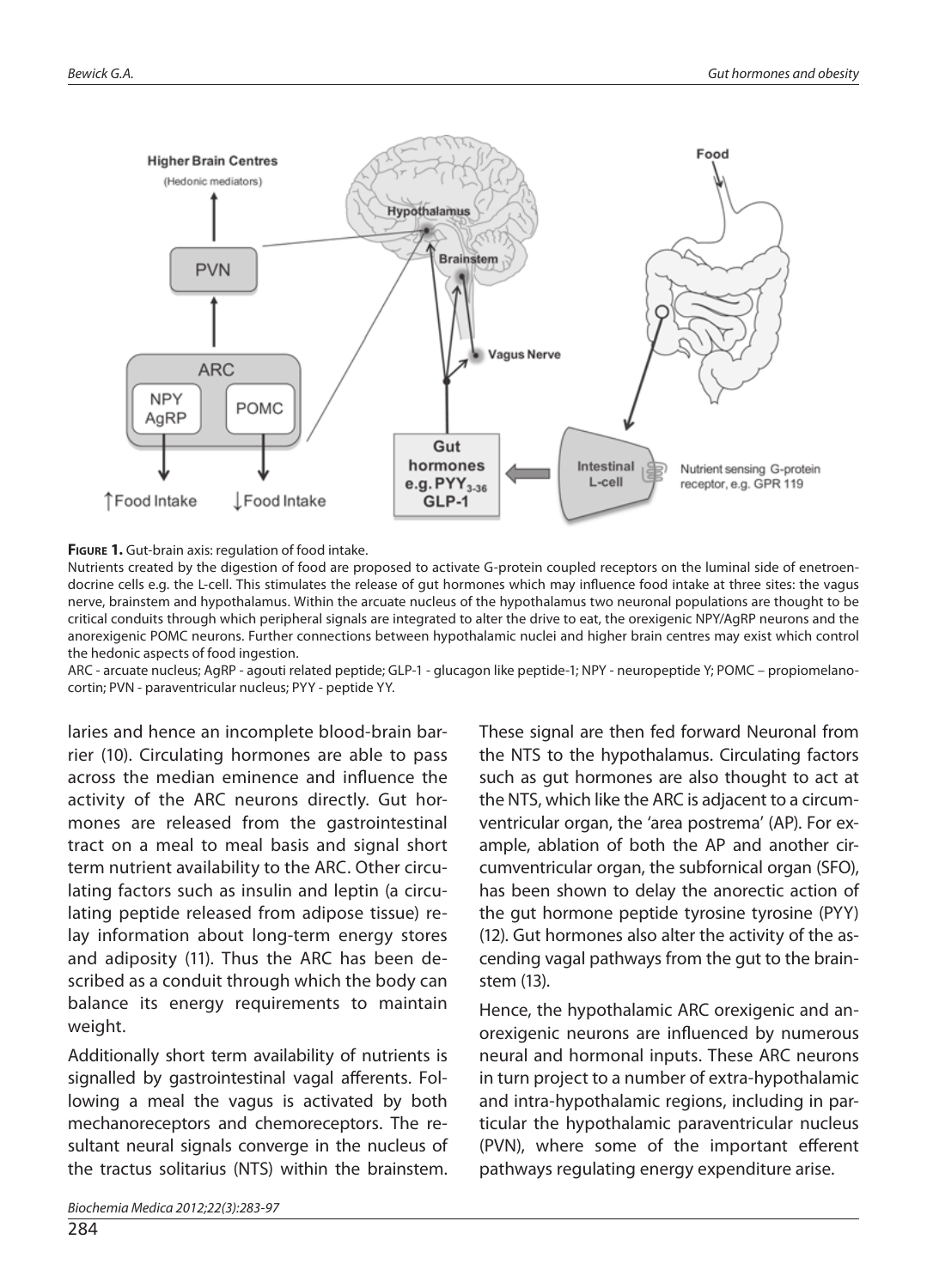## **Enteroendocrine cells of the gastrointestinal tract**

There are at least 15 different types of enteroendocrine cells diffusely distributed throughout the gastrointestinal epithelium (14). These cells produce and release a variety of hormones and signalling molecules, which together constitute the largest endocrine organ in the body (14,15). Chemosensing of gut luminal contents by the enteroendocrine GI cells plays a critical role in the control of functions such as digestion, pancreatic secretion, food intake, and metabolic regulation. Evidence that endocrine cells can directly sense luminal contents has been demonstrated in PYY and glucagon like peptide -1 (GLP-1) expressing L cells. Both human and rodent L cells express receptors previously identified in the oral epithelium for detecting sweet (T1R2 and T1R3) and bitter sensation (T2R), as well as amino acids (T1R1 and T1R3) (16,17). Additionally, the gustducin G protein which is associated with these taste receptors has been identified in L cells (16,17). Activation of these receptors is thought to lead to increased intracellular calcium and release of gastrointestinal peptides from enteroendocrine cells (17). The presence of the sweet taste receptor subunit T1R3 and gustducin may also underlie a luminal glucose sensing mechanism, since activation of these receptors mediates the postprandial release of GLP-1 from intestinal L cells (16).

Fatty acids derived from digestion of dietary fats appear to be sensed *via* separate mechanisms. The short-chain fatty acid receptors GPR43 and GPR41 are expressed in PYY-containing enteroendocrine L cells (18,19). Short chain fatty acids have been shown to increase both PYY and GLP-1 secretion in rats when delivered directly into the colon (20,21). GPR119 is another G protein coupled receptor found in intestinal endocrine cells as well as pancreatic beta cells (22). Administration of oleoylethanolamide (OEA), an endogenous long chain fatty acid derivative, and other GPR119 agonists increases GLP-1 secretion, both *in vitro* and *in vivo* in rodents (22,23).

The enteroendocrine L cells therefore have the capacity to integrate complex nutrient sensing in the gut and to respond appropriately by releasing gut hormones. In addition to chemical stimulation, the endocrine cells of the gut also respond to neural and physical stimulation of the cell by releasing peptide containing granules at the basolateral side of the cell. These peptides can have an endocrine role, a local paracrine role, and/or activate receptors present on nerves innervating the GI mucosa (24).

## **Gut hormones regulating food intake**

The gastrointestinal tract releases more than 20 different regulatory peptide hormones that influence a number of physiological processes (25). The release of gut hormones such as PYY, GLP-1, and oxyntomodulin (OXM) is stimulated by distension of the stomach, production of nutrients from the digestion of food, and by neuronal signals (26,27).

Gut hormones are believed to contribute to the short-term feelings of satiety and hunger (28). These peptides are thought to reduce food intake by decreasing hypothalamic orexigenic signalling and increasing anorectic signalling (13,29). These peptides also mediate inhibitory feedback mechanisms on intestinal transit, contributing to prolonged gastric distension, and increased satiety between meals (30,31). These combined CNS effects and 'intestinal brake' mechanisms facilitate the control of food intake and postprandial transit through the gastrointestinal tract and thereby the immediate availability of energy. Below the focus of the review will concentrate on 5 of the most studied gut hormones which have been shown to control food intake and body weight and which are being actively pursued as anti-obesity targets.

# **Peptide tyrosine tyrosine (PYY)**

PYY belongs to the 'PP-fold' family of proteins like NPY and pancreatic polypeptide (PP). These peptides are 36 amino acids in length and share a common tertiary structural motif known as the PPfold. C-terminal amidation of these proteins is a necessary requirement for biological activity. PYY exists endogenously in two forms:  $PYY_{1-36}$  and  $PYY_{3,36}$  (32). The enzymatic cleavage of secreted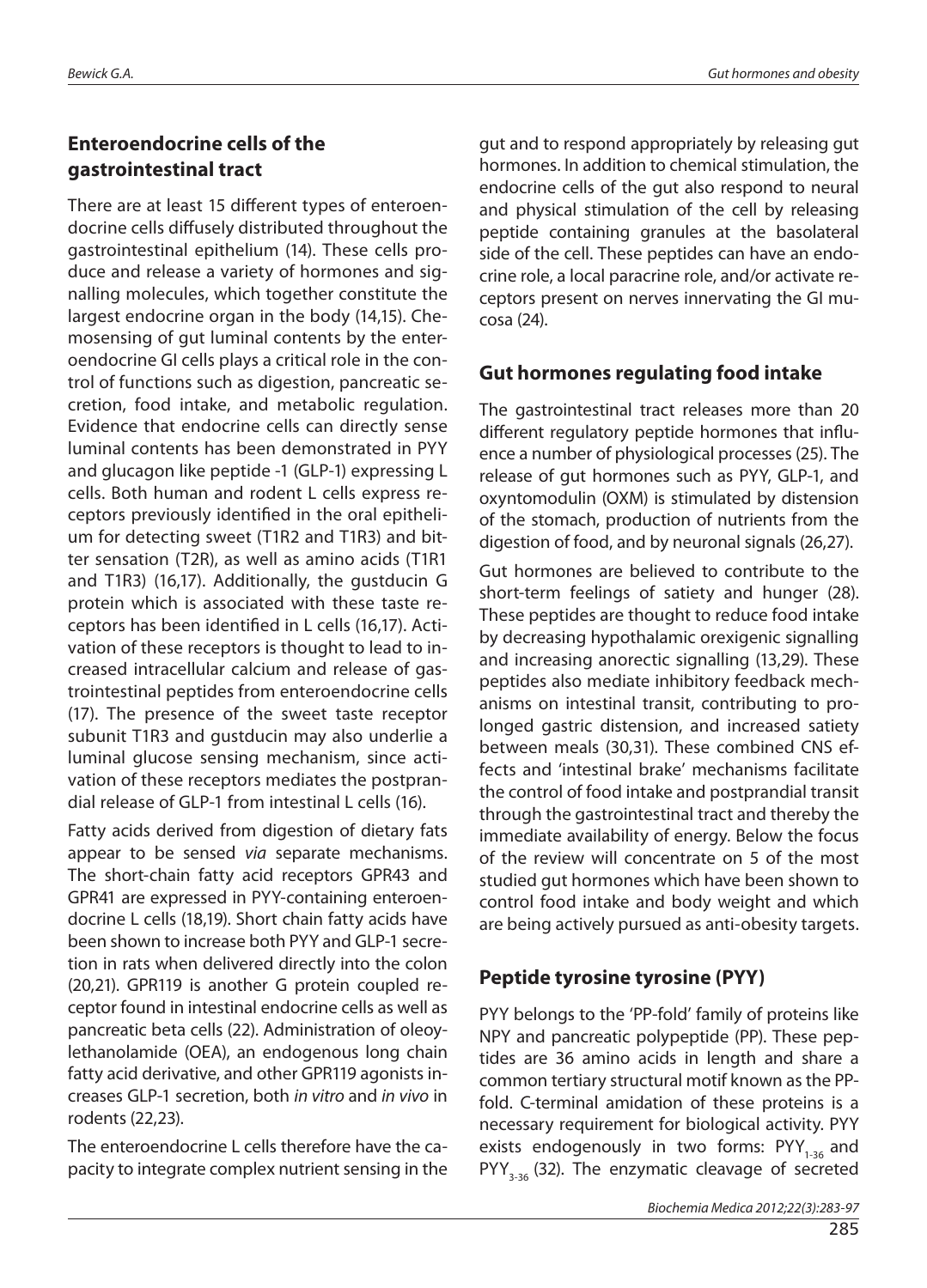$PYY_{1,36}$  at the amino terminal by the cell surface enzyme dipeptidyl peptidase IV (DPP-IV) gives rise to  $PYY_{3,36}$  (33), which is the predominant form of circulating PYY immunoreactivity. PYY<sub>1-36</sub> and PYY<sub>3-36</sub> exert their effects through the neuropeptide Y family of receptors (34).  $PYY_{1.36}$  binds with similar affinity to all of the Y receptors, however  $PYY_{3,36}$  is a selective high affinity agonist at the  $\mathsf{Y}_\mathsf{2}$  receptor subtype (Y<sub>2</sub>R) (35). The Y<sub>2</sub>R is thought to be the receptor responsible for mediating the reduction of food intake by PYY. It is an auto-inhibitory pre-synaptic receptor found on NPY neurons within the ARC (36), and deficiency of the  $Y_{2}R$  abolishes the anorectic effects of PYY (29). Furthermore, the anorectic effects of PYY $_{\textrm{3--36}}$  are attenuated by Y $_{\textrm{2}}$ R antagonists (37). PYY<sub>3-36</sub> is therefore thought to reduce food intake through activation of the Y<sub>2</sub>R.

Low levels of PYY are detected in enteroendocrine cells in the stomach, and levels increase distally along the small and large intestine, reaching their highest levels in cells in the colon and rectum (26). Endogenous circulating concentrations of PYY are lowest in the fasting state, and rise post-prandially in proportion to caloric intake (26). Plasma levels of PYY rise within 30 minutes of a meal, and in humans, circulating levels plateau at 1-2 hours postprandially, remaining elevated for up to 6 hours (38). Protein rich meals cause the greatest increase in PYY levels compared to other macronutrients (39,40). Peripheral administration of PYY<sub>3,36</sub> reduces food intake and weight gain in rodents (29,41- 43). Intravenous administration of PYY inhibits food intake in humans and unlike leptin is equally effective in normal and obese subjects (44).

The anorectic effects of  $PYY_{3.36}$  appear to be mediated centrally via the ARC, as peripheral administration of PYY<sub>3–36</sub> increases c-fos expression in this hypothalamic nucleus (29). Peripheral administration has been reported to decrease expression and release of NPY whilst activating POMC neurons (29). However, others have reported PYY<sub>3-36</sub> inhibits POMC neurons via postsynaptic Y<sub>2</sub>R (45). Moreover, POMC knockout mice maintain their acute anorectic response to peripherally administered PYY<sub>3-36</sub>, suggesting that POMC is not critical to the inhibitory effects of PYY<sub>3–36</sub> on feeding (46).

286

A vagal brainstem mediated pathway may also be involved since PYY is expressed by the neurones of the myenteric plexus and the  $Y_2R$  receptor is expressed by the vagus nerve (47). Furthermore the anorectic effect of  $PYY_{3-36}$  on both food intake (47,48), and ARC activation of feeding neurons, are abolished following bilateral sub-diaphragmatic total truncal vagotomy or following transection of the brainstem–hypothalamic pathway in rodents (48).

Interestingly, it has recently been shown that acute effects of gastrointestinal bypass surgery on body weight are lost in *Pyy*KO mice (49), and that wildtype mice losing weight after gastrointestinal bypass surgery exhibit increased colonic *Pyy* expression and circulating fasting PYY levels (49). Suggesting PYY plays a key role in mediating the early weight loss that occurs following gastrointestinal bypass surgery.

The effects of  $PYY_{3-36}$  on satiety and central control of appetite are clear. Most are mediated via anorectic neuronal populations in the ARC, but vagal/ brainstem-mediated pathways and peripheral effects of PYY on gastric emptying and intestinal motility may also play a part. High plasma concentrations of PYY result in nausea, but the importance of PYY<sub>3-36</sub> at physiological levels in the regulation of energy intake make it a prime focus for new obesity therapies, targeted either at PYY itself, or against the  $Y$ <sub>2</sub> receptor.

#### **Glucagon-like peptide-1 (GLP-1)**

GLP-1 is a 30 amino acid peptide produced from the cleavage of preproglucagon (50). The two bioactive forms of GLP-1, GLP-1 $_{7-37}$  and GLP-1 $_{7-36}$  amide, are released into the circulation from L cells of the gastrointestinal tract in response to an oral glucose load (51). Physiologically, GLP-1 is an important incretin, augmenting glucose-dependent insulin release (52). In addition, GLP-1 inhibits the secretion of glucagon, thereby inhibiting endogenous glucose production (53). The net effect is to reduce blood glucose following a meal. GLP-1 also delays gastric emptying (54), and increases satiety (55,56).

Like PYY, GLP-1 has been shown to act centrally at hypothalamic nuclei known to be implicated in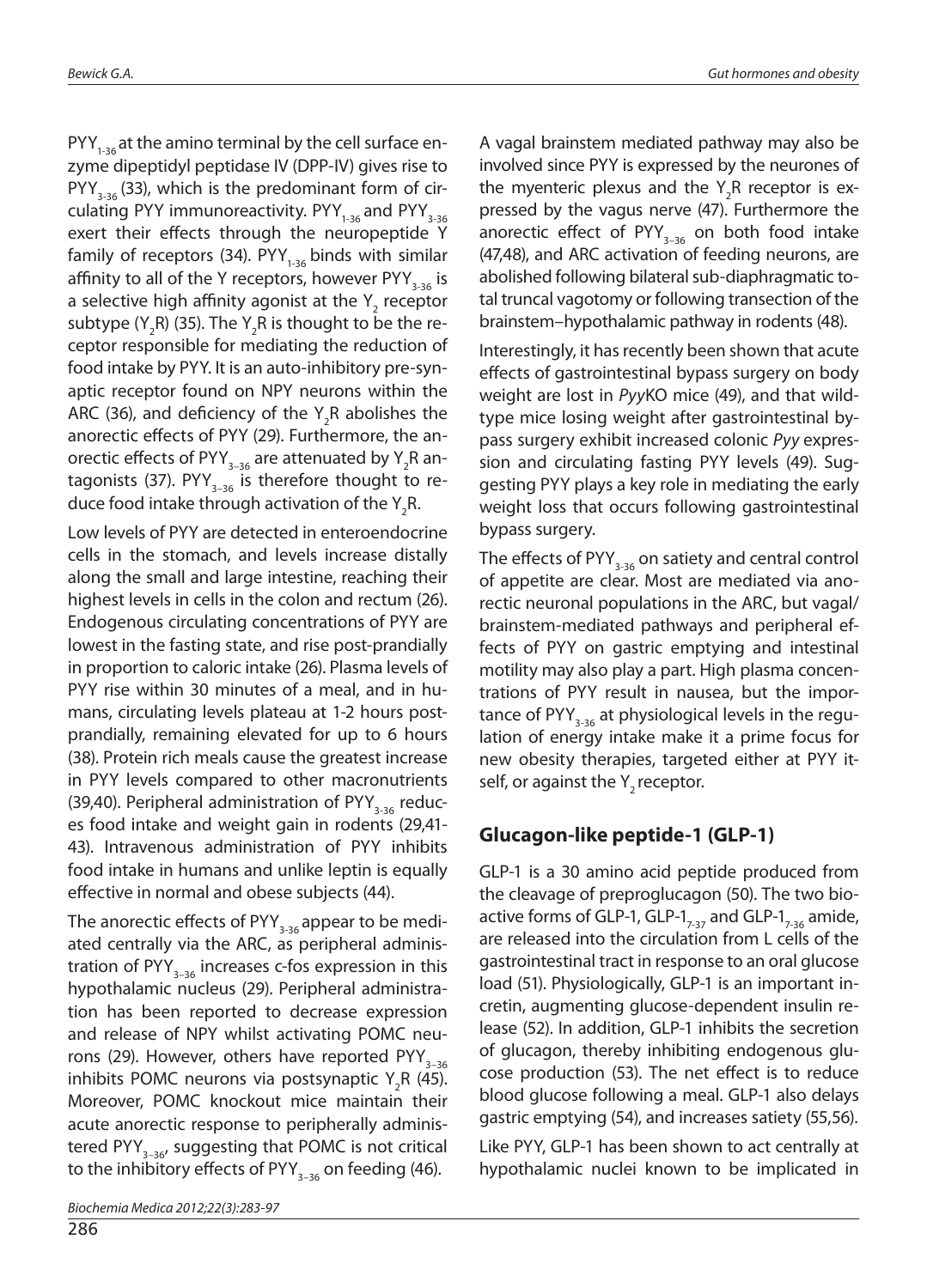the control of appetite including the ARC, PVN and supraoptic nucleus (57). Both acute peripheral and central administration of GLP-1 reduce food intake in rats (58,59) and chronic administration of GLP-1 reduces weight gain (55). The intravenous administration of GLP-1 to normal and obese humans decreases food intake in a dose dependent manner (60) as well as reducing gastric emptying (61,62). These effects are thought to be mediated through vagal and brainstem pathways since peripheral administration of GLP-1 activates neurons within the brainstem in rats (63). Furthermore, this increase in neuronal activity, and the anorectic effects of GLP-1, are abolished following vagotomy in rodents (48,63). More recently, functional magnetic resonance imaging (fMRI) has confirmed the activation of the VMH and PVN following peripheral administration of GLP-1 (64).

GLP-1 is rapidly degraded in the circulation by DPP-IV, making native GLP-1 unsuitable for therapeutic use. Longer acting GLP-1 mimetics have been developed (65). Exendin-4 is a naturally occurring GLP-1 mimetic isolated from the venom of *Heloderma suspectum*, a lizard native to several southwestern American states (66). A truncated form of this peptide, exendin 9–39, acts as a competitive antagonist at the GLP-1 receptor. Acute intracerebroventricular administration of exendin 9–39 increases food intake and chronic administration increases body weight in rats (55,59). Suggesting endogenous peripheral GLP-1 may physiologically reduce appetite and food intake. However, GLP-1 receptor knockout mice do not have altered food intake or body weight (67). This may be because developmental changes compensate for the lack of GLP-1 signalling, or may reflect that GLP-1 has a more important physiological role in controlling blood glucose than in regulating food intake.

The discovery of exendin-4 has led to the development of a synthetic version, exenatide. Exenatide has a much longer *in vivo* half-life than native GLP-1, stimulates insulin release, suppresses glucagon and lowers blood glucose. It is the first incretin mimetic approved for the treatment of type 2 diabetes (68). Exenatide has also been shown to reduce body weight in treated diabetics in phase III clinical trials (69-71). The weight loss associated

with exenatide is considered a significant advantage as many anti-diabetic treatments are commonly associated with weight gain. Nausea is a relatively common side effect of Exenatide treatment. However, it does not seem to be intrinsically linked to the effects on appetite (3). Whilst GLP-1 has been developed as a treatment for diabetes due to its incretin properties, the observed effects of GLP-1 on satiety and weight loss are a valuable secondary effect. Indeed recent data suggests liraglutide may be useful for the treatment of obesity, causing sustained weight loss over 2 years but with a 50% rate of nausea and vomiting in the 3.0 mg/day group in the first year (72). The newest long acting analogues of GLP-1, exenatide-LAR (Amylin Pharmaceuticals, FDA approved January 2012), taspoglutide (Ipsen and Roche) and Albiglutide (GlaxoSmithKline), have been shown to effectively control glucose and to reduce weight. These agents allow for less-frequent dosing schedules, improved glycemic control throughout the day, and improved treatment satisfaction compared to some available agents (73). It remains to be seen whether these drugs perform well enough in specific weight loss paradigms such that they could be used as anti-obesity agents.

#### **Oxyntomodulin (OXM)**

OXM, like GLP-1, is also a product of the preproglucagon precursor molecule. It is a 37 amino acid peptide released post-prandially from L cells in proportion to caloric intake (27). OXM delays gastric emptying and reduces gastric acid secretion (74), and has been shown acutely to decrease food intake and in the longer term to decrease weight gain in rodents (75,76). In addition, chronic administration of OXM produces greater weight loss compared to pair-fed controls, suggesting an increase in energy expenditure may also help to reduce body weight (77). OXM has been shown to reduce food intake in normal weight human volunteers when administered intravenously or subcutaneously (78). Given preprandially to obese subjects it reduces both food intake and body weight (79). As in rats, there is evidence that OXM may also increase energy expenditure in humans (80).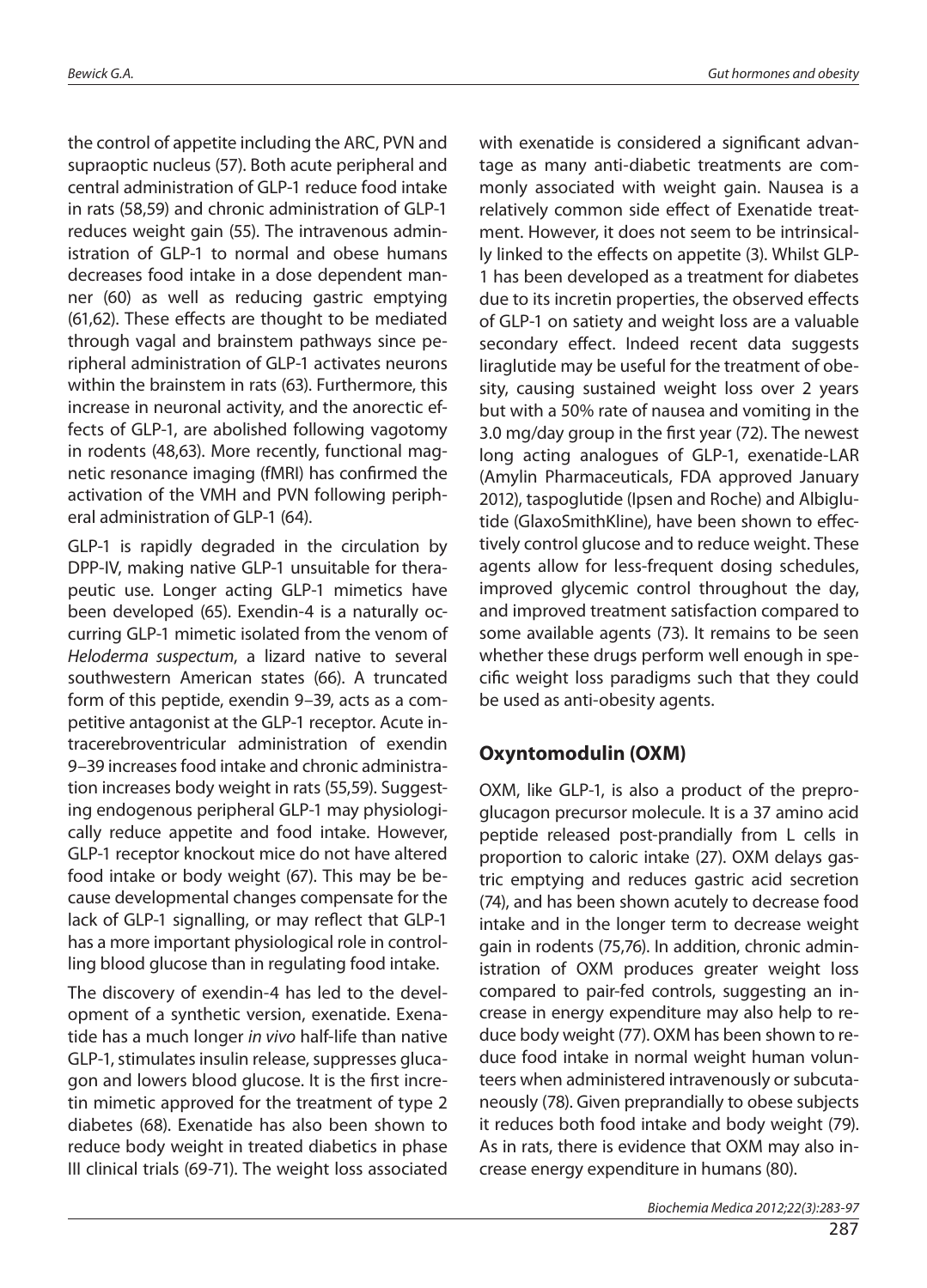Although OXM has some agonist activity at the glucagon receptor, there is evidence that its anorectic effect is predominantly mediated via the GLP-1 receptor (75,81). The anorectic effects of OXM are abolished in GLP-1 receptor knockout mice (81) and in the presence of the GLP-1 receptor antagonist exendin 9-39 (76). OXM has a 50 fold lower affinity for the GLP-1 receptor than GLP-1 itself, but despite this, it reduces food intake with similar potency (75). Furthermore, although the administration of exendin 9-39 directly into the ARC blocks the anorectic effects of OXM, it does not block those of GLP-1 (76). Therefore, it is possible that OXM may act via an as yet unidentified receptor. Studies using manganese-enhanced magnetic resonance imaging MRI (MEMRI) has shown that intraperitoneal administration of OXM produces a distinct pattern of neuronal activation compared to GLP-1 (82), implying that these two hormones act via different hypothalamic pathways.

### **Glucagon**

Glucagon is a 29 amino acid peptide secreted from the α-cells of the pancreatic islets of Langerhans. It is a further product of preproglucagon cleavage alongside OXM and GLP-1. Glucagon is released into the portal vein in fasted states and also in response to exercise, and acts on the liver to promote hepatic glycogenolysis and gluconeogenesis and maintain glycaemic balance (83-86).

Glucagon mediates its effects via the glucagon receptor, a 7-transmembrane G-protein coupled receptor which has a wide tissue distribution. It is expressed in the gut, adrenal glands, brain, heart, pancreas, spleen and in adipocytes, but is predominantly found in the liver and kidney (87).

As a potential treatment for obesity, glucagon has been shown to increase energy expenditure in rats, and also in humans during insulin deficiency (88). It also significantly reduces food intake, with a subjective reduction of appetite in man (89). Infusion of glucagon into the portal vein but not the inferior vena cava causes a reduction in meal size in rats (90).

288

Glucagon presents an interesting prospect in the treatment of obesity due to its effect on increasing energy expenditure, and increasing satiety. It has been demonstrated that the potentially unfavourable effect on glucose tolerance due to glucagon's actions on hepatic glycogenolysis and gluconeogenesis is effectively counteracted by dual agonism at the glucagon and GLP-1 receptors (91,92). The data from these studies demonstrated highly effective weight loss in diet-induced obese mice whilst avoiding the hyperglycaemia that might be expected from agonism at the glucagon receptor.

## **Ghrelin**

Ghrelin is a 28-amino acid acylated peptide secreted from the stomach. It was originally identified as an endogenous ligand for the 'growth hormone secretagogue' receptor (GHS-R) and is a growthhormone-releasing peptide (93)**.**

Ghrelin is the only orexigenic gut hormone (94), causing an increase in food intake and weight gain in rodents following both peripheral and central administration (95-97). Intravenous administration of ghrelin has also been shown to stimulate gastric acid secretion and motility in rats (98). In normal subjects, ghrelin levels are highest in the fasted state (99), and levels are chronically higher in people with weight loss due to anorexia nervosa or dietary reduction (100-102). In contrast to other gut hormones, plasma ghrelin levels decrease after meals (100,103) and are low in obese subjects (102). Ghrelin concentrations are also reduced after gastric bypass surgery, and this may contribute to weight loss in such patients (101).

Ghrelin receptors are found in the ARC of the hypothalamus suggesting a central mode of action. Consistent with this *c-fos* expression is increased in the ARC after peripheral administration of ghrelin (104) and ablation of the ARC blocks ghrelin induced food intake (105). When given centrally, ghrelin also stimulates *c-fos* expression in other nuclei known to be involved in appetite control including the PVN, dorsomedial nucleus, and lateral hypothalamus as well as in the AP and NTS in the brainstem (95). Ghrelin and its receptor are both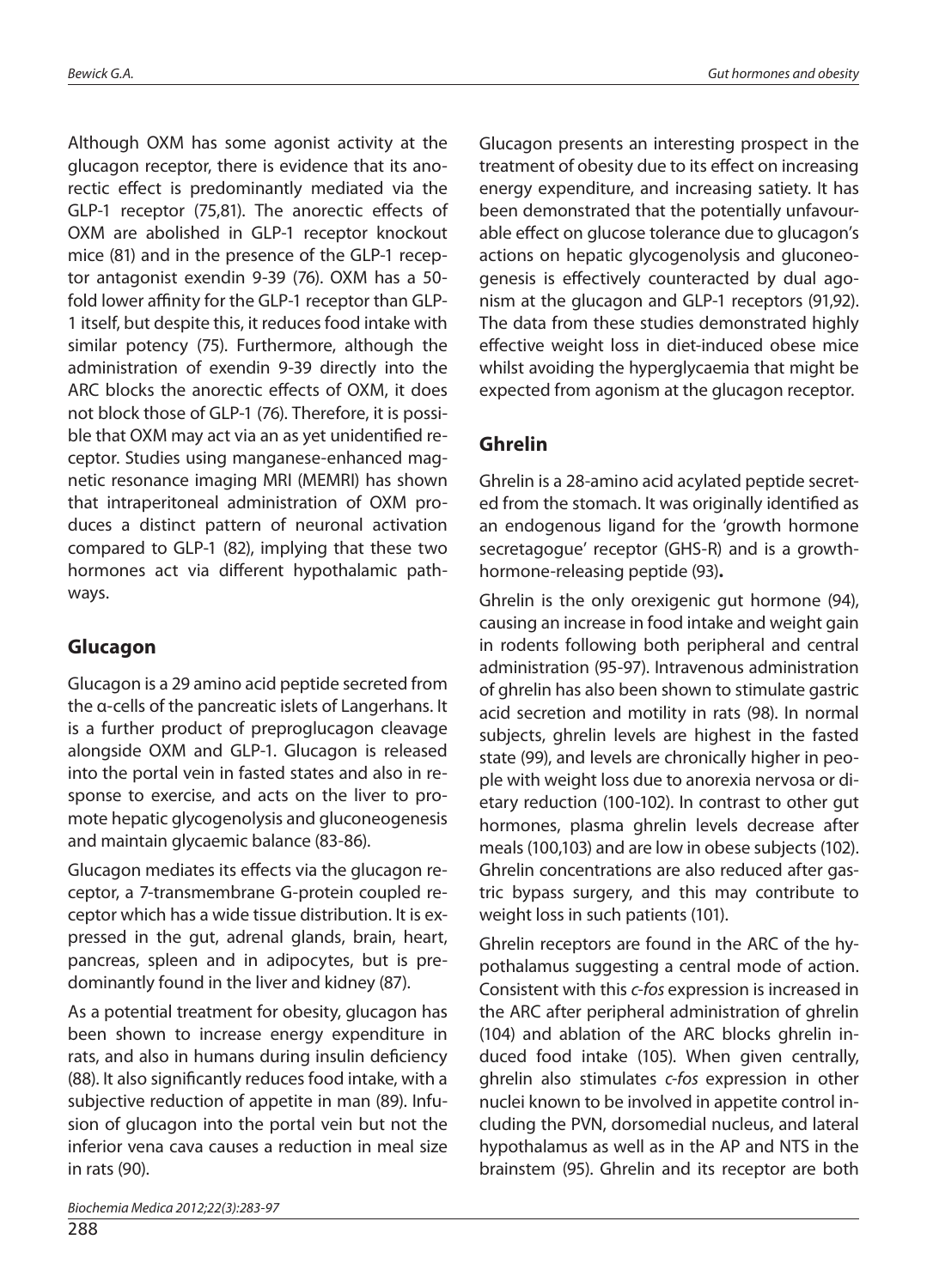expressed in vagal afferents in mice (106), and blockade of the gastric vagal afferent has been shown to abolish ghrelin-induced feeding, growth hormone secretion, and activation of NPY-producing and growth hormone-releasing hormone producing neurons in rats suggesting an additional mode of action (107).

Diet induced obesity is associated with a blunting of ghrelin's orexigenic effect. There has therefore been recent interest in the interaction between the ghrelin system and macronutrients. High fat feeding has been shown to render NPY/AgRP neurones relatively ghrelin resistant (108), and diets high in fat have been shown to directly inhibit the hyperphagic effect of ghrelin (109,110). These data have significant implications for developing anti-obesity treatments targeting the ghrelin system and suggest success of these approaches could depend on the fat content of the diet the patient consumes. More recently, ghrelin has been shown to engage neurons in the ventral tegmental area of the brain and may provide a link between the gut and neuronal control of stress-induced eating of 'comfort foods' (111).

#### **Other gut peptides**

A number of other gut-derived peptides have been shown to reduce food intake. However, the physiological role of these peptides in the regulation of food intake and energy homeostasis remains unclear.

CCK is released post-prandially from the small intestine (3), and has also been shown to co-localise with PYY in L cells (112) Two types of CCK receptor have been identified in the CNS and peripheral tissues CCK1 and 2 (113). CCK is released post-prandially in response to saturated fat, long-chain fatty acids, amino acids and small peptides that would normally result from protein digestion (114,115). CCK release and signalling via the CCK-1 receptors in response to these long chain fatty acids mediates stimulation of PYY release and inhibition of ghrelin (an orexigenic gut hormone) in human subjects (116).

The effects of CCK on appetite are well documented. Peripheral administration of CCK in rodents results in a dose dependant reduction in food intake,

decreasing both meal size and duration (117). CCK administration is also associated with an increase in postprandial satiety behaviours such as increased grooming and decreased locomotor activity (117). In humans, intravenous administration of physiological doses of CCK reduces food intake and increases the perception of fullness (118). Unfortunately, the therapeutic potential of CCK as a treatment for obesity is limited by nausea and tachyphylaxis of the anorectic effects associated with chronic administration (119).

PP is an amidated 36-amino acid peptide and belongs to the 'PP fold' family of peptides. It is released post-prandially under vagal control by pancreatic islet PP cells (120-122). PP binds to all the members of the Y receptor family, but has the highest affinity for the  $Y<sub>4</sub>$  receptor subtype (123). The effects of PP are likely to be mediated by both the hypothalamus and brainstem (124). PP is comparable to other anorectic intestinal peptides such as PYY, being secreted in proportion to caloric intake. Circulating levels rise after meals and remain elevated for up to 6 hours post-prandially (120). Intraperitoneal injection of PP acutely reduces food intake in fasted mice (124), an effect that remains apparent for 24 hours after injection. Furthermore, chronic administration of PP over 6 days in *ob/ob* mice significantly reduces body weight gain and improves glucose profile (124). Intravenous infusion of PP at doses that achieve normal postprandial plasma concentrations reduces appetite in lean humans and inhibition of food intake persists for 24 hours after infusion (125). PP has also been shown to reduce food intake at lower infusion rates (126). Furthermore, pancreatic polypeptide has been shown to reduce food intake in patients with obesity secondary to Prader-Willi syndrome (127). Additionally, PP has also been implicated in energy homeostasis, with exogenous administration of PP causing an increase in oxygen consumption (124), thus implying that part of the effect of PP on body weight may be due to increased energy expenditure. It has also been shown to increase spontaneous locomotor activity in mice (128). These data have lead to a concerted effort to develop long acting PP analogues, which have completed Phase I trials (129).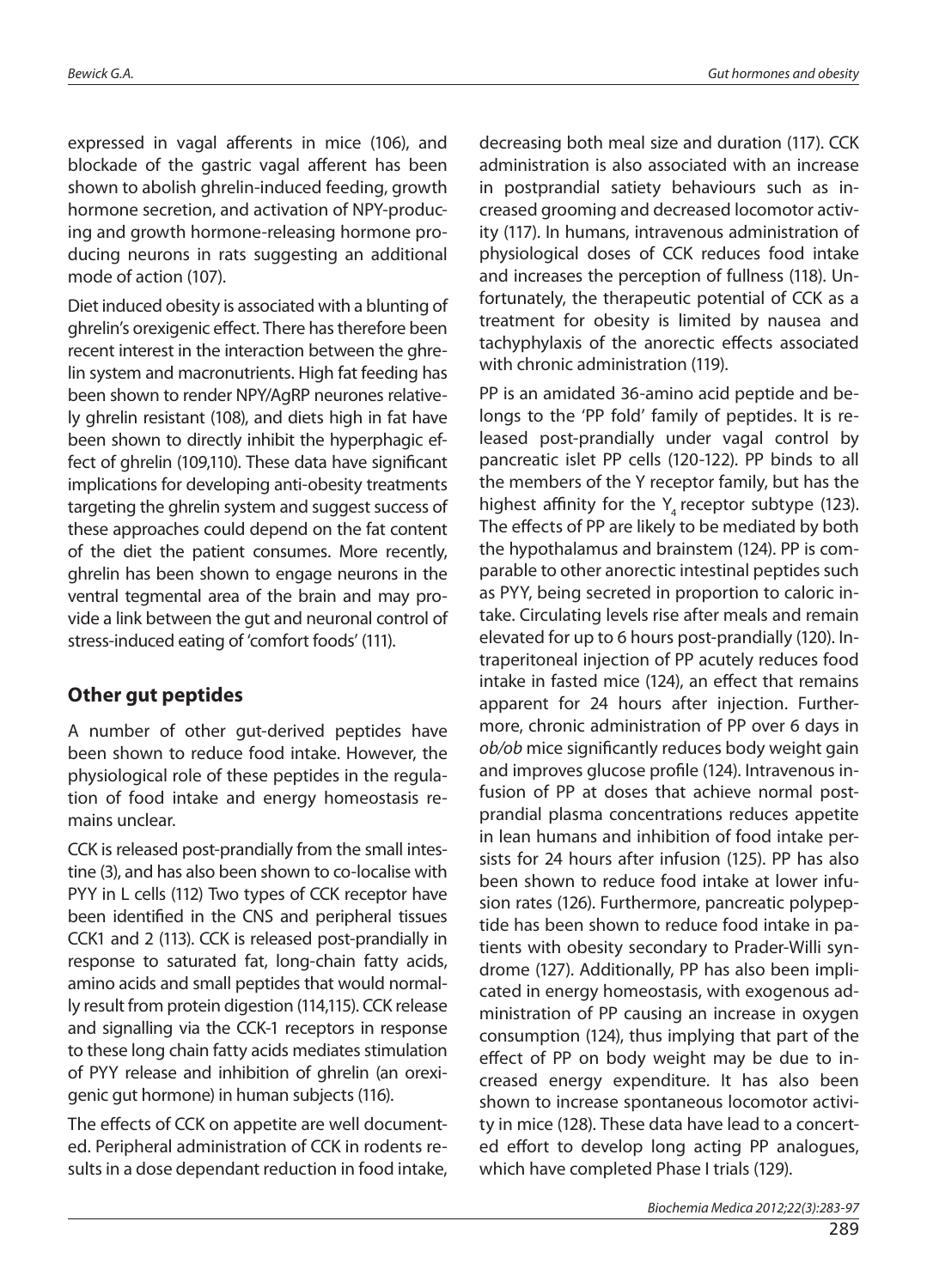NT was first isolated from hypothalamic tissue, but is widely distributed throughout the central nervous system. However, the majority of NT is found within enteroendocrine cells of the GI tract (130). NT regulates a number of digestive processes, including gastrointestinal motility, and pancreatic and biliary secretion (131). It also has trophic effects on the pancreas and small intestine (132,133). Plasma levels of NT increase after a meal, with intraluminal fat being the most potent stimulus (134). Peripheral administration of neurotensin decreases food intake and grooming behaviour in rats only at large doses (135). Therefore at physiological levels, neurotensin is unlikely to play a major role in appetite regulation. Although neurotensin acutely reduces food intake when administered centrally in rats or peripherally in mice, chronic administration to mice has no significant effect on food intake or body weight (136). The lack of chronic effects on body weight suggests that NT is unlikely to be useful as a treatment for obesity.

Intracerebroventricular injection of glucagon-like peptide-2 (GLP-2) into rats inhibits food intake. In contrast, GLP-2 administered peripherally does not inhibit food intake in rodents or humans (137,138). GLP-2 appears to play a more important physiological role as an intestinal growth factor (138).

Amylin is a peptide co-secreted with insulin by pancreatic beta cells. Injection of amylin or amylin agonist has been shown to reduce food intake in a number of species, including humans (139-143). The amylin receptor agonist pramlintide has been shown to cause weight loss in diabetic humans (141,143).

Vasoactive intestinal polypeptide (VIP) has been shown to reduce appetite, in addition to its wellcharacterized effects on the cardiovascular system and gastrointestinal motility and secretion. Intracerebroventricular administration of VIP has been shown to cause a potent short-lived decrease in food intake and an increase in activity and energy expenditure in rats. Treatment of hypothalamic explants with VIP stimulated the release of the anorexigenic peptide α-MSH (144). These studies suggest a possible endogenous role for VIP in the hypothalamic control of energy homeostasis.

290

### **Gut hormones and the treatment of obesity**

Lifestyle and dietary modification alone are inadequate for the successful treatment of the majority of obese individuals. However, despite an increasingly high demand for intervention, the field of obesity therapeutics has limited options to offer these patients. The history of obesity pharmacotherapy is littered with examples of drugs withdrawn from the market due to adverse effects outweighing the beneficial effects of weight loss. Recent examples include Sibutramine, a norepinephrine and serotonin reuptake inhibitor, and Rimonabant, which is a cannabinoid-1 receptor blocker. Sibutramine was withdrawn after it was found to increase heart rate and blood pressure in some subjects, and was associated with an increased risk of stroke and non-fatal myocardial infarction in patients with pre-existing cardiovascular conditions (145), whilst Rimonabant was withdrawn amidst concerns regarding adverse psychiatric events (146). The only currently licensed product in the UK is Orlistat, a pancreatic lipase inhibitor which prevents fat absorption and confers a modest weight loss of 2.9 kg more than placebo over the course of a year (147).

The only obesity treatment that has been shown to confer long-term, sustained weight loss and a decrease in overall mortality is bariatric surgical intervention (148,149). Several surgical procedures are available to achieve weight loss. Gastric banding restricts the amount of food that can be comfortably ingested and increases the satiating effect of food (150). A more efficient reduction in appetite and weight loss is seen with surgical procedures that involve gastrointestinal bypass, such as Roux-en-Y Gastric bypass (RYGB) (148,149,151). Weight loss is normally associated with reduced plasma levels of the adipocyte-derived anorectic hormone leptin, causing increased hunger (152). However, following RYGB, despite significant reductions in body weight and leptin levels, appetite is markedly reduced (151). It has now been demonstrated that RYGB is more effective than either standard or intensive medical therapy in achieving glycaemic control and remission in patients with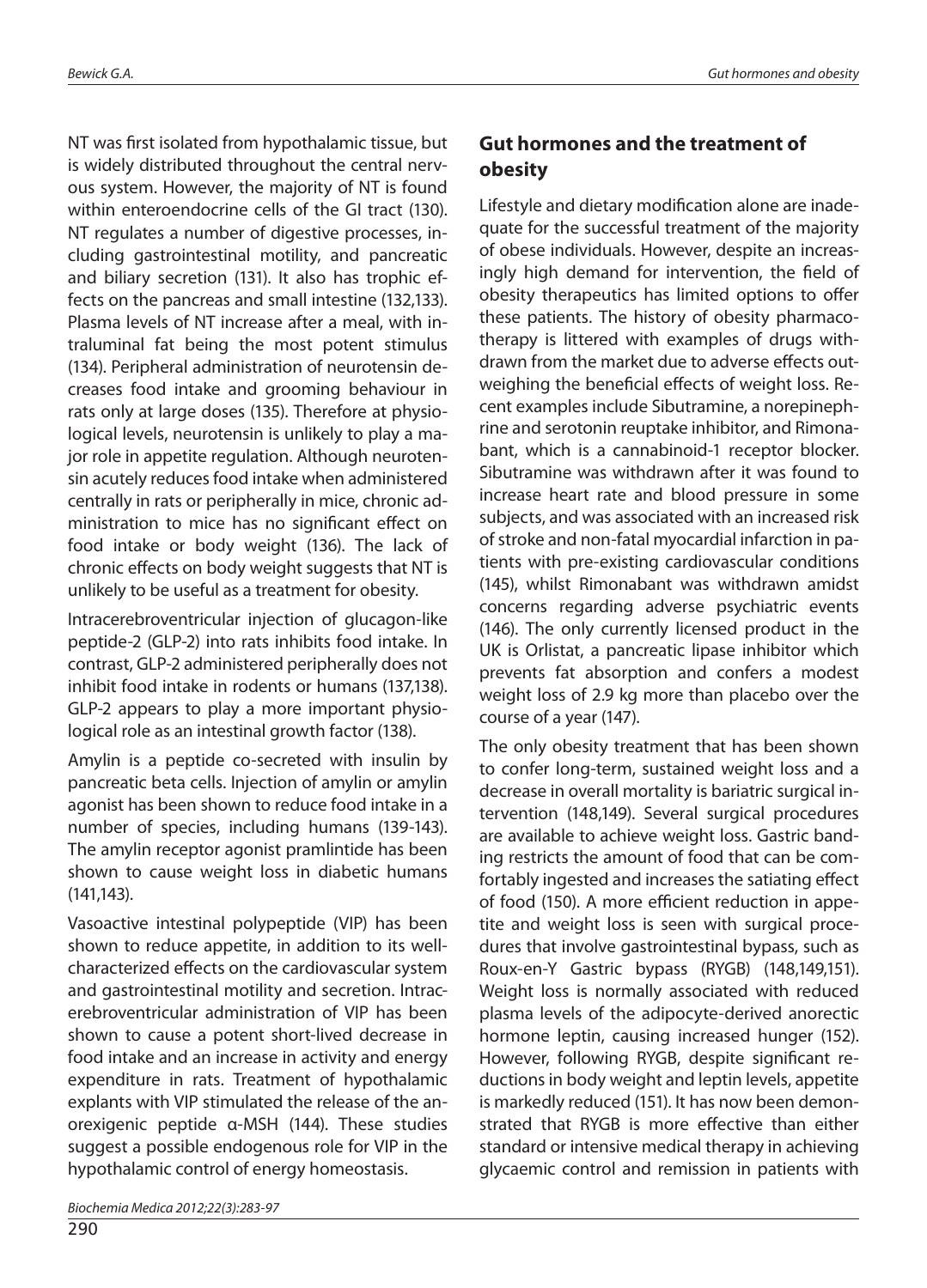Type 2 diabetes (T2DM) (153,154). These seminal studies raise the question as to whether bariatric surgery could become a more important treatment for T2DM than medical therapy. Indeed, in a recent positional paper the International Diabetes Federation supported the selective use of various bariatric procedures for obese individuals with medically resistant T2DM (155). However, significant questions remain, not least is how long do these effects last? But also include when is the best time for surgical intervention? Does bariatric surgery work for everyone? What are the surgical/ risk benefits in moderately obese patients? This list is by no means exhaustive. Given RYGB requires major surgery, which has inherent risk and is expensive, there is considerable effort aimed at determining how RYGB and other surgeries induce sustained weight loss and resolution of T2DM.

Of particular interest has been the suggestion that RYGB ameliorates coexistent type 2 diabetes mellitus before substantial weight loss has occurred and more rapidly than gastric banding. The differences between gastric banding and RYGB may be due to alterations in the anorectic and incretin gut hormone profile that is seen following RYGB, but not following gastric banding (156,157). Experimental evidence suggests that these anorectic gut hormones may mediate the effects of RYGB on appetite and body weight (157,158). Post-prandial PYY and GLP-1 levels begin to rise as early as 2 days following gastric bypass in humans (158), and secretory products of enteroendocrine L-cells, including PYY and GLP-1 remain elevated two years after bypass surgery (159). Inhibiting gut hormone release with somatostatin analogue octreotide increases the food intake after gastric bypass surgery but not following gastric banding (158), further suggesting that these hormones play a critical role. In rodent models of bariatric surgery increases in circulating GLP-1 (160) and PYY and a reduction in ghrelin (49), have been implicated in mediating the beneficial effects of these surgeries. Determining the mechanisms behind the sustained reduction in appetite may identify pathways that can be targeted by anti-obesity agents. To this end there has been recent concerted effort to mimic the rise in gut hormones following gut bypass by either the development of peptide based analogues or by the design of small molecule drugs which target nutrient sensing receptors on the enteroendocrine L-cell.

Long acting versions of PYY and OXM are being actively pursued by the pharmaceutical industry, such as Pfizer's OAP-189, we await the dissemination of data from ongoing trials. In addition Given that gut hormones are co-released one logical approach would be the development of combination therapies. Indeed data suggests that co-administration of gut hormones can have additive effects on food intake inhibition, for example PYY + GLP-1 (161) or PYY + OXM (162). Such combination approaches may prove more effective than individual administration. Very recently the development of chimeric agonists has emerged as a novel form of combination therapy (91,92). GLP-1/glucagon co-agonists combine the appetite suppressive effects of GLP-1 and glucagon with the energy expenditure promoting effects of glucagon. Whilst at the same time GLP-1's insulinotropic effects inhibit the detrimental hyperglycaemic effects of glucagon. Marcadia Ltd., now a subsidiary of Roche, first reported the beneficial effects of this approach and their compound is now undergoing clinical trials. In addition, Zealand Pharma is also developing a similar compound, ZP-2929, in partnership with Boehringer Mannheim. Time will tell if the promising pre-clinical data translates in to clinical benefit (163).

Considerable energy has also been directed toward the development of gut hormone secretagogues. The most well characterised class being agonists of GPR119. These compounds have been shown to release both GLP-1 and PYY (22). Their anti-diabetic effects are well defined; stimulation of GLP-1 and a direct insulinotropic action (22,164). It is less clear if these compounds will be effective as anti-obesity agents, but some agonists have been shown to significantly reduce food intake, for example PSN632408 (165). GPR119 is currently the only target for which synthetic modulators stimulate both incretin and insulin release. This highly beneficial profile has generated great industry interest with at least 9 companies actively working in this area. Initial clinical trials have been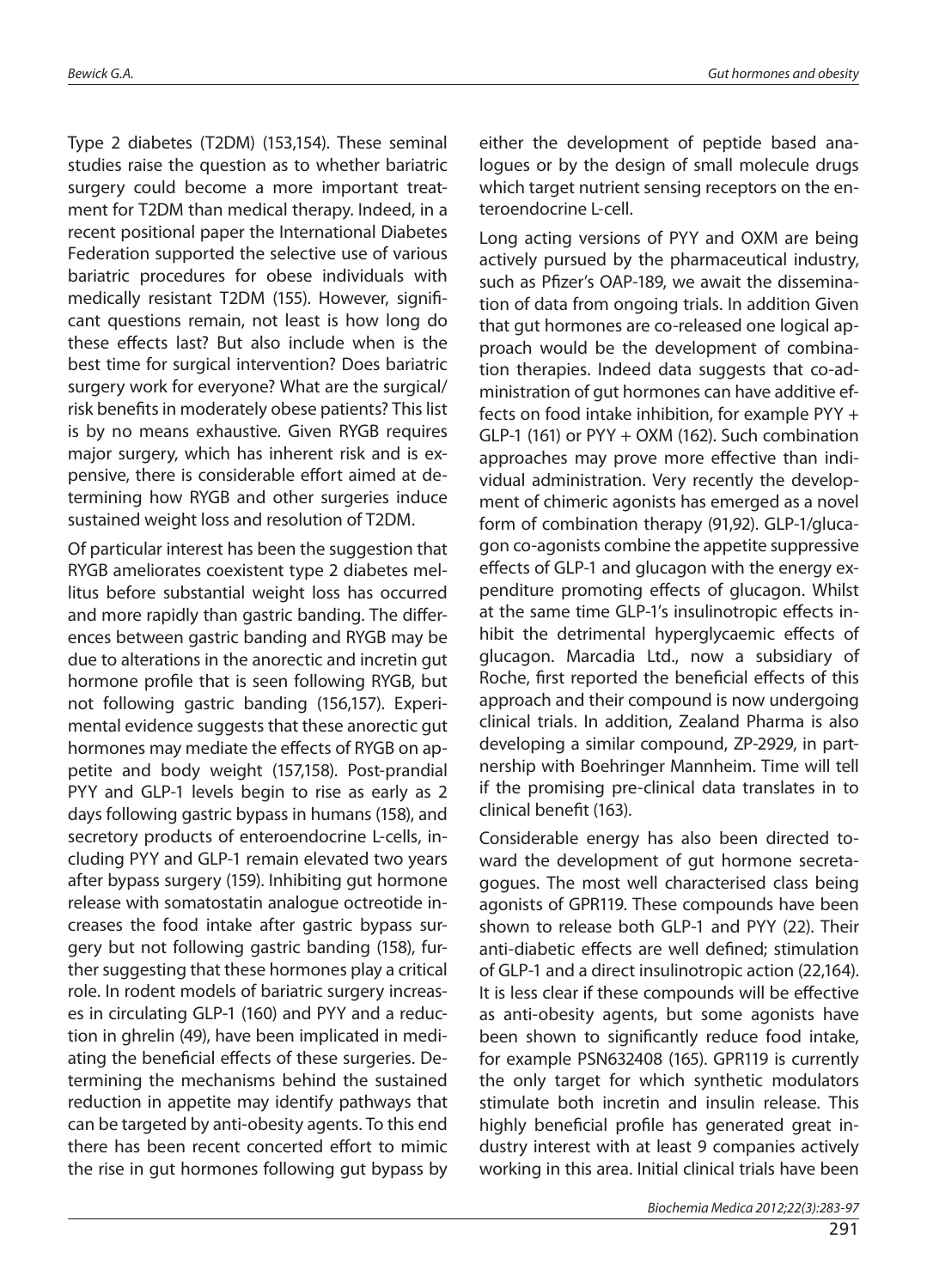successful with respect to the anti-diabetic indication (166,167).

#### **Conclusion**

Obesity has emerged as a major global healthcare challenge. The significant mortality and morbidity associated with obesity has inspired a vast amount of research directed towards developing safe and efficacious weight-loss agents. The beneficial effects of centrally acting weight-loss agents have been negated by their potentially hazardous effects on mood, reward, dependence and autonomic tone. Gut hormones, as outlined in this article, play an important role in the homeostatic control of food intake and offer an alternative to centrally acting drugs. We believe that in time these

#### **References**

- *1. Whitlock G, Lewington S, Sherliker P, Clarke R, Emberson J, Halsey J, et al. Body-mass index and cause-specific mortality in 900 000 adults: collaborative analyses of 57 prospective studies. Lancet 2009;373:1083-96.*
- *2. Zheng W, McLerran DF, Rolland B, Zhang X, Inoue M, Matsuo K, et al. Association between body-mass index and risk of death in more than 1 million Asians. N Engl J Med 2011;364:719-29.*
- *3. Murphy KG, Dhillo WS, Bloom SR. Gut peptides in the regulation of food intake and energy homeostasis. Endocr Rev 2006; 27:719-27.*
- *4. Schwartz MW, Woods SC, Porte D Jr, Seeley RJ, Baskin DG. Central nervous system control of food intake. Nature 2000;404:661-71.*
- *5. Chaudhri OB, Field BC, Bloom SR. Gastrointestinal satiety signals. J Obes (Lond) 2008; 32(Suppl 7):S28-31.*
- *6. Bewick GA, Gardiner JV, Dhillo WS, Kent AS, White NE, Webster Z, et al. Postembryonic ablation of AgRP neurons in mice leads to a lean, hypophagic phenotype. FASEB J 2005;19:1680-2.*
- *7. Broberger C, Johansen J, Johansson C, Schalling M, Hökfelt T. The neuropeptide Y/agouti gene-related protein (AGRP) brain circuitry in normal, anorectic, and monosodium glutamate-treated mice. Proc Natl Acad Sci USA 1998;95:15043-8.*
- *8. Hahn TM, Breininger JF, Baskin DG, Schwartz MW. Coexpression of Agrp and NPY in fasting-activated hypothalamic neurons. Nat Neurosci 1998;1:271-2.*
- *9. Elias CF, Lee C, Kelly J, Aschkenasi C, Ahima RS, Couceyro PR, et al. Leptin activates hypothalamic CART neurons projecting to the spinal cord. Neuron 1998;21:1375-85.*

approaches will develop clinically useful compounds which will offer a real answer to the ever growing burden of obesity.

#### **Acknowledgements**

Investigative Medicine is funded by the MRC, BB-SRC, NIHR, an Integrative Mammalian Biology (IMB) Capacity Building Award, an FP7- HEALTH-2009- 241592 EuroCHIP grant and by the NIHR Imperial Biomedical Research Centre Funding Scheme. GAB is funded by an NIHR Career Development Fellowship.

#### **Potential conflict of interest**

None declared.

- *10. Peruzzo B, Pastor FE, Blázquez JL, Schöbitz K, Peláez B, Amat P, et al. A second look at the barriers of the medial basal hypothalamus. Exp Brain Res 2000;132:10-26.*
- *11. Porte D Jr, Baskin DG, Schwartz MW. Leptin and insulin action in the central nervous system. Nutr Rev 2002;60:S20- 9; discussion S68-84, 85-7.*
- *12. Baraboi ED, Michel C, Smith P, Thibaudeau K, Ferguson AV, Richard D. Effects of albumin-conjugated PYY on food intake: the respective roles of the circumventricular organs and vagus nerve. Eur J Neurosci 2010;32:826-39.*
- *13. Jobst EE, Enriori PJ, Cowley MA. The electrophysiology of feeding circuits. Trends Endocrinol Metab 2004;15:488- 99.*
- *14. Sjolund K, Sanden G, Hakanson R, Sundler F. Endocrine cells in human intestine: an immunocytochemical study. Gastroenterology 1983;85:1120-30.*
- *15. Cheng H, Leblond CP. Origin, differentiation and renewal of the four main epithelial cell types in the mouse small intestine. V. Unitarian Theory of the origin of the four epithelial cell types. Am J Anat 1974;141:537-61.*
- *16. Jang HJ, Kokrashvili Z, Theodorakis MJ, Carlson OD, Kim BJ, Zhou J, et al. Gut-expressed gustducin and taste receptors regulate secretion of glucagon-like peptide-1. Proc Natl Acad Sci USA 2007;104:15069-74.*
- *17. Rozengurt N, Wu SV, Chen MC, Huang C, Sternini C, Rozengurt E. Colocalization of the alpha-subunit of gustducin with PYY and GLP-1 in L cells of human colon. Am J Physiol Gastrointest Liver Physiol 2006;291:G792-802.*
- *18. Karaki S, Mitsui R, Hayashi H, Kato I, Sugiya H, Iwanaga T, Furness JB, Kuwahara A. Short-chain fatty acid receptor, GPR43, is expressed by enteroendocrine cells and mucosal mast cells in rat intestine. Cell Tissue Res 2006;324:353-60.*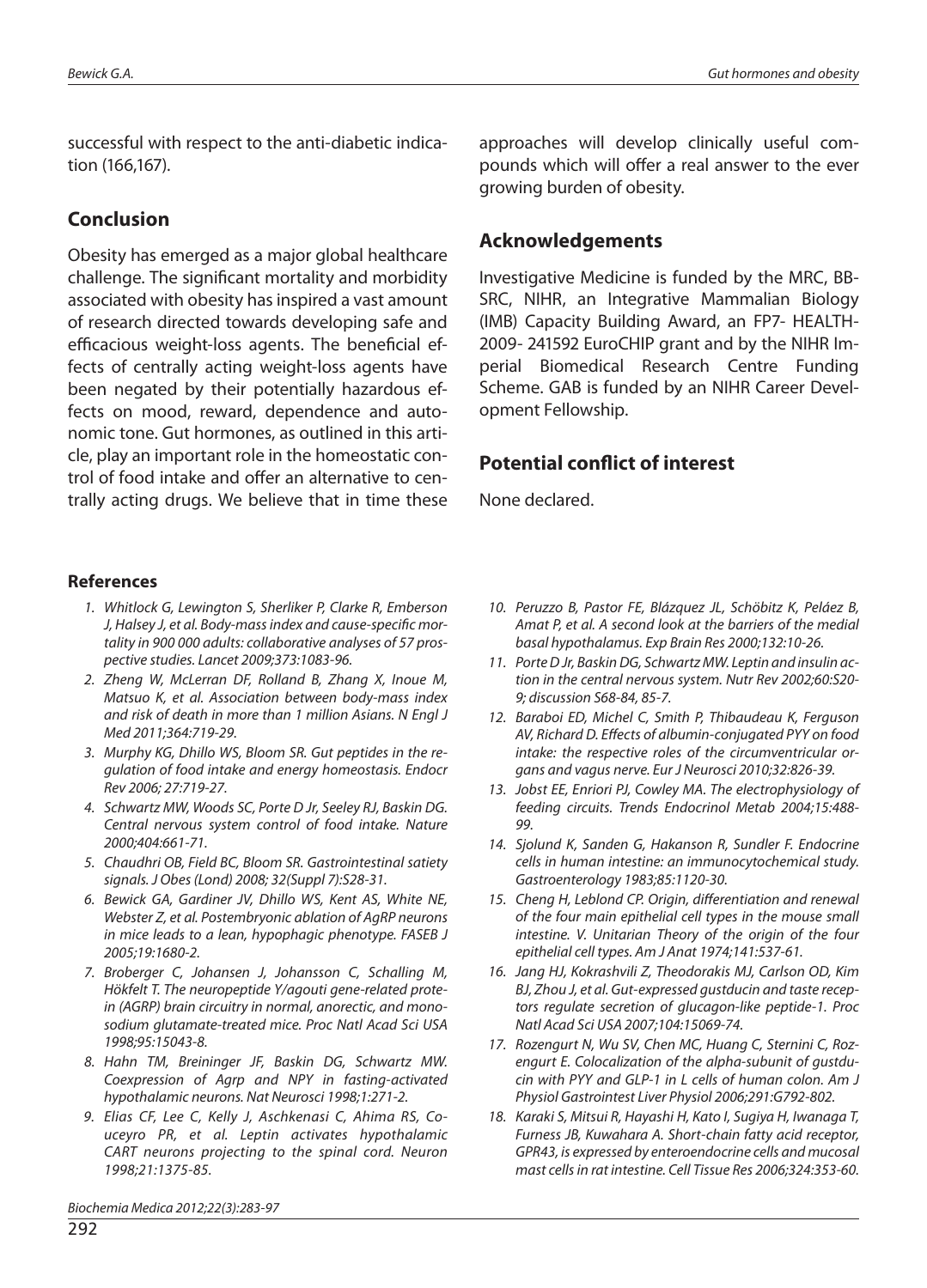- *19. Tazoe H, Otomo Y, Karaki S, Kato I, Fukami Y, Terasaki M, et al. Expression of short-chain fatty acid receptor GPR41 in the human colon 2. Biomed Res 2009;30:149-56.*
- *20. Cherbut C, Ferrier L, Rozé C, Anini Y, Blottière H, Lecannu G, Galmiche JP. Short-chain fatty acids modify colonic motility through nerves and polypeptide YY release in the rat. Am J Physiol 1998;275:G1415-22.*
- *21. Fu-Cheng X, Anini Y, Chariot J, Voisin T, Galmiche JP, Rozé C. Peptide YY release after intraduodenal, intraileal, and intracolonic administration of nutrients in rats. Pflugers Arch 1995;431:66-75.*
- *22. Chu ZL, Carroll C, Alfonso J, Gutierrez V, He H, Lucman A, et al. A role for intestinal endocrine cell-expressed g protein-coupled receptor 119 in glycemic control by enhancing glucagon-like Peptide-1 and glucose-dependent insulinotropic Peptide release. Endocrinology 2008;149:2038- 47.*
- 23. Lauffer LM, Iakoubov R, Brubaker PL. GPR119 is essential *for oleoylethanolamide-induced glucagon-like peptide-1 secretion from the intestinal enteroendocrine L-cell. Diabetes 2009;58:1058-66.*
- *24. Cummings DE, Overduin J. Gastrointestinal regulation of food intake. J Clin Invest 2007;117:13-23.*
- *25. Murphy KG, Bloom SR. Gut hormones and the regulation of energy homeostasis. Nature 2006;444:854-9.*
- *26. Adrian TE, Ferri GL, Bacarese-Hamilton AJ, Fuessl HS, Polak JM, Bloom SR. Human distribution and release of a putative new gut hormone, peptide YY. Gastroenterology 1985;89:1070-77.*
- *27. Le Quellec A, Kervran A, Blache P, Ciurana AJ, Bataille D. Oxyntomodulin-like immunoreactivity: diurnal profile of a new potential enterogastrone. J Clin Endocrinol Metab 1992;74:1405-9.*
- *28. Badman MK, Flier JS. The gut and energy balance: visceral allies in the obesity wars. Science 2005;307:1909-14.*
- *29. Batterham RL, Cowley MA, Small CJ, Herzog H, Cohen MA, Dakin CL, et al. Gut hormone PYY(3-36) physiologically inhibits food intake. Nature 2002;418:650-4.*
- *30. Lin HC, Zhao XT, Wang L, Wong H. Fat-induced ileal brake in the dog depends on peptide YY. Gastroenterology 1996;110:1491-5.*
- *31. Wen J, Phillips SF, Sarr MG, Kost LJ, Holst JJ. PYY and GLP-1 contribute to feedback inhibition from the canine ileum and colon. Am J Physiol 1995;269:G945-52.*
- *32. Grandt D, Schimiczek M, Beglinger C, Layer P, Goebell H, Eysselein VE, et al. Two molecular forms of peptide YY (PYY) are abundant in human blood: characterization of a radioimmunoassay recognizing PYY 1-36 and PYY 3-36. Regul Pept 1994;51:151-9.*
- *33. Medeiros MD, Turner AJ. Processing and metabolism of peptide-YY: pivotal roles of dipeptidylpeptidase-IV, aminopeptidase-P, and endopeptidase-24.11. Endocrinology 1994;134:2088-94.*
- *34. Larhammar D. Structural diversity of receptors for neuropeptide Y, peptide YY and pancreatic polypeptide. Regul Pept 1996;65:165-74.*
- *35. Grandt D, Teyssen S, Schimiczek M, Reeve JR Jr, Feth F, Rascher W, et al. Novel generation of hormone receptor specificity by amino terminal processing of peptide YY. Biochem Biophys Res Commun 1992;186:1299-306.*
- *36. Broberger C, Landry M, Wong H, Walsh JN, Hökfelt T. Subtypes Y1 and Y2 of the neuropeptide Y receptor are respectively expressed in pro-opiomelanocortin- and neuropeptide-Y-containing neurons of the rat hypothalamic arcuate nucleus. Neuroendocrinology 1997;66:393- 408.*
- *37. Abbott CR, Small CJ, Kennedy AR, Neary NM, Sajedi A, Ghatei MA, et al. Blockade of the neuropeptide Y Y2 receptor with the specific antagonist BIIE0246 attenuates the effect of endogenous and exogenous peptide YY(3- 36) on food intake. Brain Res 2005;1043:139-44.*
- *38. Batterham RL, Bloom SR. The gut hormone peptide YY regulates appetite. Ann N Y Acad Sci. 2003;994:162-8.*
- *39. Batterham RL, Heffron H, Kapoor S, Chivers JE, Chandarana K, Herzog H, et al. Critical role for peptide YY in proteinmediated satiation and body-weight regulation. Cell Metab 2006;4:223-33.*
- *40. Pedersen-Bjergaard U, Host U, Kelbaek H, Schifter S, Rehfeld JF, Faber J, et al. Influence of meal composition on postprandial peripheral plasma concentrations of vasoactive peptides in man. Scand J Clin Lab Invest 1996;56:497-503.*
- *41. Challis BG, Pinnock SB, Coll AP, Carter RN, Dickson SL, O'Rahilly S. Acute effects of PYY3-36 on food intake and hypothalamic neuropeptide expression in the mouse. Biochem Biophys Res Commun 2003;311:915-9.*
- *42. Chelikani PK, Haver AC, Reidelberger RD. Intravenous infusion of peptide YY(3-36) potently inhibits food intake in rats. Endocrinology 2005;146:879-88.*
- *43. Vrang N, Madsen AN, Tang-Christensen M, Hansen G, Larsen PJ. PYY(3-36) reduces food intake and body weight and improves insulin sensitivity in rodent models of dietinduced obesity. Am J Physiol Regul Integr Comp Physiol 2006;291:R367-75.*
- *44. Batterham RL, Cohen MA, Ellis SM, Le Roux CW, Withers DJ, Frost GS, et al. Inhibition of food intake in obese subjects by peptide YY3-36. N Engl J Med 2003;349:941-8.*
- *45. Ghamari-Langroudi M, Colmers WF, Cone RD. PYY3-36 inhibits the action potential firing activity of POMC neurons of arcuate nucleus through postsynaptic Y2 receptors. Cell Metab2005;2:191-9.*
- *46. Challis BG, Coll AP, Yeo GS, Pinnock SB, Dickson SL, Thresher RR, et al. Mice lacking pro-opiomelanocortin are sensitive to high-fat feeding but respond normally to the acute anorectic effects of peptide-YY3-36. Proc Natl Acad Sci USA 2004;101:4695-700.*
- *47. Koda S, Date Y, Murakami N, Shimbara T, Hanada T, Toshinai K, et al. The role of the vagal nerve in peripheral PYY3-36-induced feeding reduction in rats. Endocrinology 2005;146:2369-75.*
- *48. Abbott CR, Monteiro M, Small CJ, Sajedi A, Smith KL, Parkinson JR, et al. The inhibitory effects of peripheral administration of peptide YY(3-36) and glucagon-like peptide-1 on food intake are attenuated by ablation of the*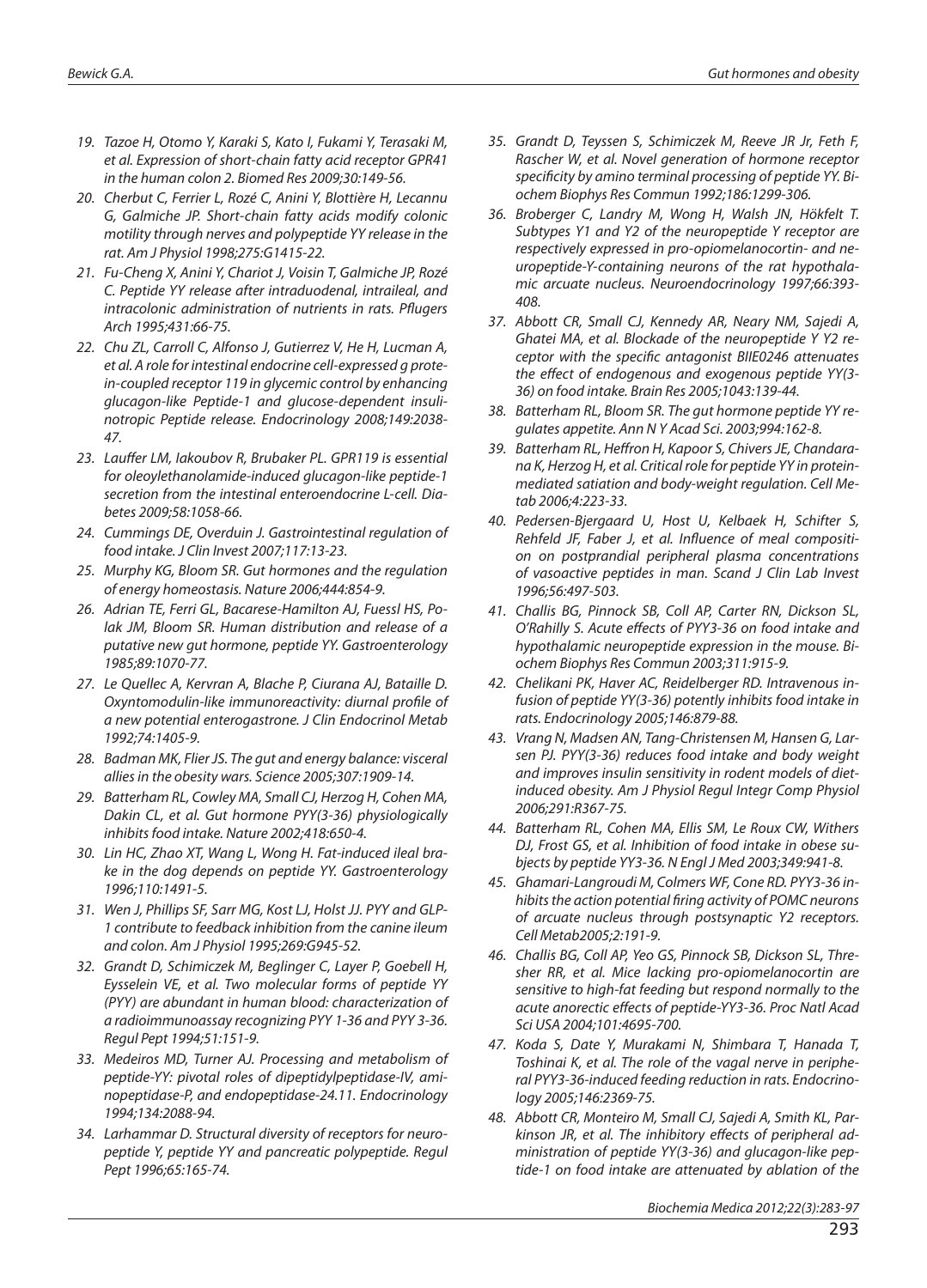*vagal-brainstem-hypothalamic pathway. Brain Res 2005;1044:127-31.*

- *49. Chandarana K, Gelegen C, Karra E, Choudhury AI, Drew ME, Fauveau V, et al. Diet and gastrointestinal bypassinduced weight loss: the roles of ghrelin and peptide YY. Diabetes 2011;60:810-8.*
- *50. Dhanvantari S, Seidah NG, Brubaker PL. Role of prohormone convertases in the tissue-specific processing of proglucagon. Mol Endocrinol 1996;10:342-55.*
- *51. Herrmann C, Göke R, Richter G, Fehmann HC, Arnold R, Göke B. Glucagon-like peptide-1 and glucose-dependent insulin-releasing polypeptide plasma levels in response to nutrients. Digestion 1995;56:117-26.*
- *52. MacDonald PE, El-Kholy W, Riedel MJ, Salapatek AM, Light PE, Wheeler MB. The multiple actions of GLP-1 on the process of glucose-stimulated insulin secretion. Diabetes 2002;51(Suppl 3):S434-42.*
- *53. Willms B, Werner J, Holst JJ, Orskov C, Creutzfeldt W, Nauck MA. Gastric emptying, glucose responses, and insulin secretion after a liquid test meal: effects of exogenous glucagon-like peptide-1 (GLP-1)-(7-36) amide in type 2 (noninsulin-dependent) diabetic patients. J Clin Endocrinol Metab 1996;81:327-32.*
- *54. Schirra J, Nicolaus M, Roggel R, Katschinski M, Storr M, Woerle HJ, et al. Endogenous glucagon-like peptide 1 controls endocrine pancreatic secretion and antro-pyloro-duodenal motility in humans. Gut 2006;55:243-51.*
- *55. Meeran K, O'Shea D, Edwards CM, Turton MD, Heath MM, Gunn I, et al. Repeated intracerebroventricular administration of glucagon-like peptide-1-(7-36) amide or exendin-(9-39) alters body weight in the rat. Endocrinology 1999;140:244-50.*
- *56. Punjabi M, Arnold M, Geary N, Langhans W, Pacheco-López G. Peripheral glucagon-like peptide-1 (GLP-1) and satiation. Physiol Behav 2011;105:71-6.*
- *57. Shughrue PJ, Lane MV, Merchenthaler I. Glucagon-like peptide-1 receptor (GLP1-R) mRNA in the rat hypothalamus. Endocrinology 1996;137:5159-62.*
- *58. Tang-Christensen M, Vrang N, Larsen PJ. Glucagon-like peptide containing pathways in the regulation of feeding behaviour. Int J Obes Relat Metab Disord 2001;25(Suppl 5):S42-7.*
- *59. Turton MD, O'Shea D, Gunn I, Beak SA, Edwards CM, Meeran K, et al. A role for glucagon-like peptide-1 in the central regulation of feeding. Nature 1996;379:69-72.*
- *60. Verdich C, Flint A, Gutzwiller JP, Näslund E, Beglinger C, Hellström PM, et al. A meta-analysis of the effect of glucagon-like peptide-1 (7-36) amide on ad libitum energy intake in humans. J Clin Endocrinol Metab 2001;86:4382-9.*
- *61. Näslund E, Bogefors J, Skogar S, Grybäck P, Jacobsson H, Holst JJ, et al. GLP-1 slows solid gastric emptying and inhibits insulin, glucagon, and PYY release in humans. Am J Physiol 1999;277:R910-6.*
- *62. Nauck MA, Niedereichholz U, Ettler R, Holst JJ, Orskov C, Ritzel R, et al. Glucagon-like peptide 1 inhibition of gastric emptying outweighs its insulinotropic effects in healthy humans. Am J Physiol 1997;273:E981-8.*

*63. Imeryüz N, Yeğen BC, Bozkurt A, Coşkun T, Villanueva-Peñacarrillo ML, Ulusoy NB. Glucagon-like peptide-1 inhibits gastric emptying via vagal afferent-mediated central mechanisms. Am J Physiol 1997;273:G920-7.*

- *64. Parkinson JR, Chaudhri OB, Kuo YT, Field BC, Herlihy AH, Dhillo WS, et al. Differential patterns of neuronal activation in the brainstem and hypothalamus following peripheral injection of GLP-1, oxyntomodulin and lithium chloride in mice detected by manganese-enhanced magnetic resonance imaging (MEMRI). Neuroimage 2009;44:1022-31.*
- *65. Joy SV, Rodgers PT, Scates AC. Incretin mimetics as emerging treatments for type 2 diabetes. Ann Pharmacother 2005;39:110-8.*
- *66. Eng J, Kleinman WA, Singh L, Singh G, Raufman JP. Isolation and characterization of exendin-4, an exendin-3 analogue, from Heloderma suspectum venom. Further evidence for an exendin receptor on dispersed acini from guinea pig pancreas. J Biol Chem 1992;267:7402-5.*
- *67. Drucker DJ. The biology of incretin hormones. Cell Metab 2006;3:153-65.*
- *68. Drucker DJ, Nauck MA. The incretin system: glucagon-like peptide-1 receptor agonists and dipeptidyl peptidase-4 inhibitors in type 2 diabetes. Lancet 2006;368:1696-705.*
- *69. Buse JB, Henry RR, Han J, Kim DD, Fineman MS, Baron AD, et al. Effects of exenatide (exendin-4) on glycemic control over 30 weeks in sulfonylurea-treated patients with type 2 diabetes. Diabetes Care 2004;27:2628-35.*
- *70. DeFronzo RA, Ratner RE, Han J, Kim DD, Fineman MS, Baron AD. Effects of exenatide (exendin-4) on glycemic control and weight over 30 weeks in metformin-treated patients with type 2 diabetes. Diabetes Care 2005;28:1092- 100.*
- *71. Kendall DM, Riddle MC, Rosenstock J, Zhuang D, Kim DD, Fineman MS, Baron AD. Effects of exenatide (exendin-4) on glycemic control over 30 weeks in patients with type 2 diabetes treated with metformin and a sulfonylurea. Diabetes Care 2005;28:1083-91.*
- *72. Astrup A, Carraro R, Finer N, Harper A, Kunesova M, Lean ME, et al. Safety, tolerability and sustained weight loss over 2 years with the once-daily human GLP-1 analog, liraglutide. Int J Obes (Lond) 2012;36:843-54.*
- *73. Tzefos M, Harris K, Brackett A. Clinical efficacy and safety of once-weekly glucagon-like peptide-1 agonists in development for treatment of type 2 diabetes mellitus in adults. Ann Pharmacother 2012;46:68-78.*
- *74. Schjoldager B, Mortensen PE, Myhre J, Christiansen J, Holst JJ. Oxyntomodulin from distal gut. Role in regulation of gastric and pancreatic functions. Dig Dis Sci 1989;34:1411-9.*
- *75. Dakin CL, Gunn I, Small CJ, Edwards CM, Hay DL, Smith DM, et al. Oxyntomodulin inhibits food intake in the rat. Endocrinology 2001;142:4244-50.*
- *76. Dakin CL, Small CJ, Batterham RL, Neary NM, Cohen MA, Patterson M, et al. Peripheral oxyntomodulin reduces food intake and body weight gain in rats. Endocrinology 2004;145:2687-95.*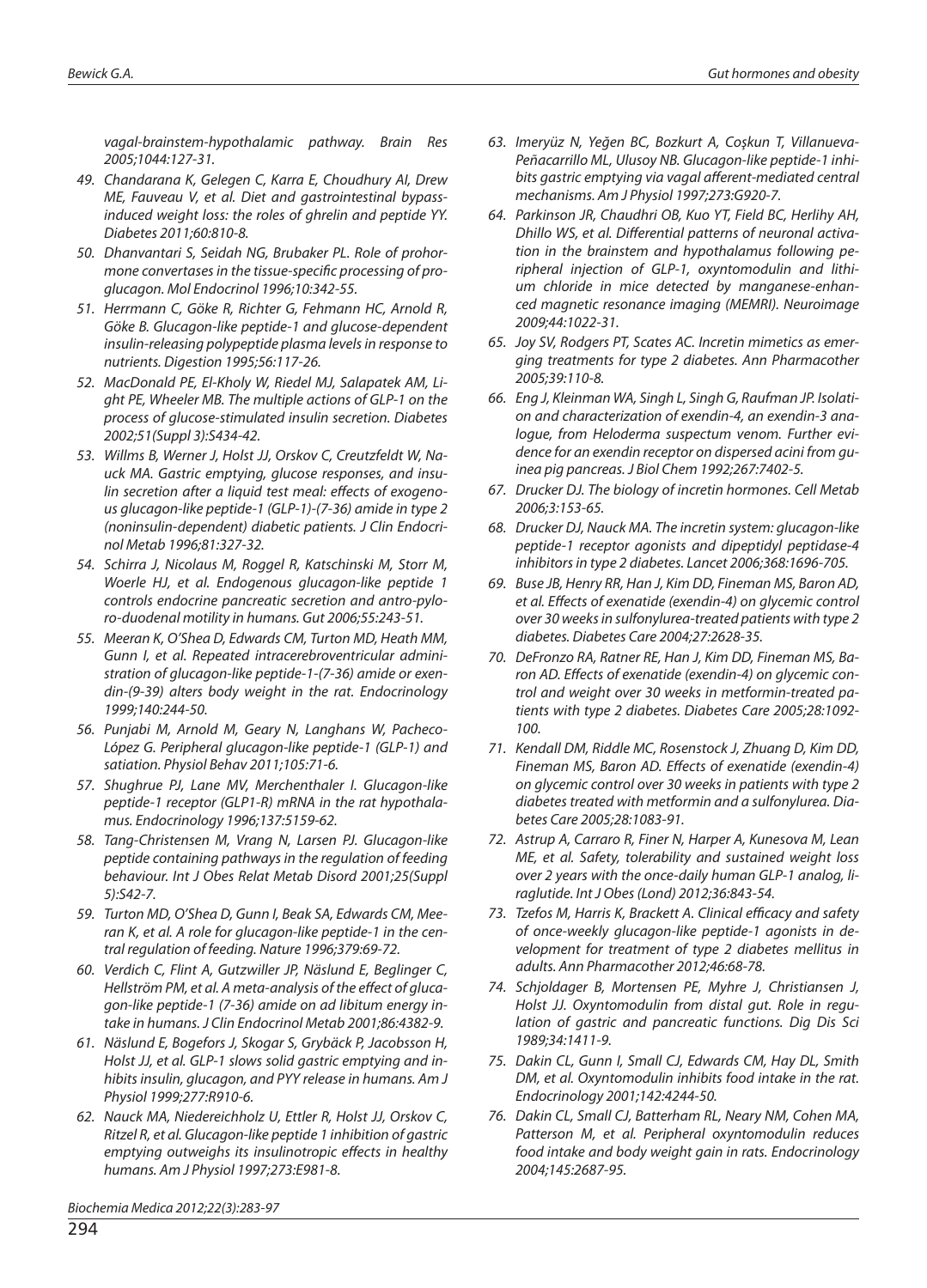- *77. Dakin CL, Small CJ, Park AJ, Seth A, Ghatei MA, Bloom SR. Repeated ICV administration of oxyntomodulin causes a greater reduction in body weight gain than in pair-fed rats. Am J Physiol Endocrinol Metab 2002;283:E1173-7.*
- *78. Cohen MA, Ellis SM, Le Roux CW, Batterham RL, Park A, Patterson M, et al. Oxyntomodulin suppresses appetite and reduces food intake in humans. J.Clin.Endocrinol.Metab 2003;88:4696-701.*
- *79. Wynne K, Park AJ, Small CJ, Patterson M, Ellis SM, Murphy KG, et al. Subcutaneous oxyntomodulin reduces body weight in overweight and obese subjects: a double-blind, randomized, controlled trial. Diabetes 2005;54:2390-5.*
- *80. Wynne K, Park AJ, Small CJ, Meeran K, Ghatei MA, Frost GS, Bloom SR. Oxyntomodulin increases energy expenditure in addition to decreasing energy intake in overweight and obese humans: a randomised controlled trial. Int J Obes (Lond) 2006;30:1729-36.*
- *81. Baggio LL, Huang Q, Brown TJ, Drucker DJ. Oxyntomodulin and glucagon-like peptide-1 differentially regulate murine food intake and energy expenditure. Gastroenterology 2004;127:546-58.*
- *82. Chaudhri OB, Parkinson JR, Kuo YT, Druce MR, Herlihy AH, Bell JD et al. Differential hypothalamic neuronal activation following peripheral injection of GLP-1 and oxyntomodulin in mice detected by manganese-enhanced magnetic resonance imaging. Biochem Biophys Res Commun 2006;350:298-306.*
- *83. Striffler J, Cardell EL, Cardell RR Jr. Effects of glucagon on hepatic glycogen and smooth endoplasmic reticulum. Am J Anat 1981;160:363-79.*
- *84. Studer RK, Snowdowne KW, Borle AB. Regulation of hepatic glycogenolysis by glucagon in male and female rats. Role of cAMP and Ca2+ and interactions between epinephrine and glucagon. J Biol Chem 1984;259:3596-604.*
- *85. Stevenson RW, Steiner KE, Davis MA, Hendrick GK, Williams PE, Lacy WW et al. Similar dose responsiveness of hepatic glycogenolysis and gluconeogenesis to glucagon in vivo. Diabetes 1987;36:382-9.*
- *86. Wasserman DH, Spalding JA, Bracy D, Lacy DB, Cherrington AD. Exercise-induced rise in glucagon and ketogenesis during prolonged muscular work. Diabetes 1989;38:799-807.*
- *87. Svoboda M, Tastenoy M, Vertongen P, Robberecht P. Relative quantitative analysis of glucagon receptor mRNA in rat tissues. Mol Cell Endocrinol 1994;105:131-7.*
- *88. Nair KS. Hyperglucagonemia increases resting metabolic rate in man during insulin deficiency. J Clin Endocrinol Metab 1987;64:896-901.*
- *89. Schulman JL, Carleton JL, Whitney G, Whitehorn JC. Effect of glucagon on food intake and body weight in man. J Appl Physiol 1957;11:419-21.*
- *90. Geary N, Le Sauter J, Noh U. Glucagon acts in the liver to control spontaneous meal size in rats. Am J Physiol 1993;264:R116-22.*
- *91. Pocai A, Carrington PE, Adams JR, Wright M, Eiermann G, Zhu L et al. Glucagon-like peptide 1/glucagon receptor dual agonism reverses obesity in mice. Diabetes 2009;58:2258-66.*
- *92. Day JW, Ottaway N, Patterson JT, Gelfanov V, Smiley D, Gidda J et al. A new glucagon and GLP-1 co-agonist eliminates obesity in rodents. Nat Chem Biol 2009;5:749-57.*
- *93. Kojima M, Hosoda H, Date Y, Nakazato M, Matsuo H, Kangawa K. Ghrelin is a growth-hormone-releasing acylated peptide from stomach.. Nature 1999;402:656-60.*
- *94. Bewick GA, Kent A, Campbell D, Patterson M, Ghatei MA, Bloom SR, Gardiner JV. Mice with hyperghrelinemia are hyperphagic and glucose intolerant and have reduced leptin sensitivity. Diabetes 2009;58:840-6.*
- *95. Lawrence CB, Snape AC, Baudoin FM, Luckman SM. Acute central ghrelin and GH secretagogues induce feeding and activate brain appetite centers. Endocrinology 2002;143:155-62.*
- *96. Tschöp M, Smiley DL, Heiman ML. Ghrelin induces adiposity in rodents. Nature 2000;407:908-13.*
- *97. Wren AM, Small CJ, Ward HL, Murphy KG, Dakin CL, Taheri S et al. The novel hypothalamic peptide ghrelin stimulates food intake and growth hormone secretion. Endocrinology 2000;141:4325-8.*
- *98. Masuda Y, Tanaka T, Inomata N, Ohnuma N, Tanaka S, Itoh Z et al. Ghrelin stimulates gastric acid secretion and motility in rats. Biochem Biophys Res Commun 2000;276:905-8.*
- *99. Toshinai K, Mondal MS, Nakazato M, Date Y, Murakami N, Kojima M et al. Upregulation of Ghrelin expression in the stomach upon fasting, insulin-induced hypoglycemia, and leptin administration. Biochem Biophys Res Commun 2001;281:1220-5.*
- *100. Ariyasu H, Takaya K, Tagami T, Ogawa Y, Hosoda K, Akamizu T et al. Stomach is a major source of circulating ghrelin, and feeding state determines plasma ghrelin-like immunoreactivity levels in humans. J Clin Endocrinol Metab 2001;86:4753-8.*
- *101. Cummings DE, Weigle DS, Frayo RS, Breen PA, Ma MK, Dellinger EP, Purnell JQ. Plasma ghrelin levels after dietinduced weight loss or gastric bypass surgery. N Engl J Med 2002;346:1623-30.*
- *102. Shiiya T, Nakazato M, Mizuta M, Date Y, Mondal MS, Tanaka M et al. Plasma ghrelin levels in lean and obese humans and the effect of glucose on ghrelin secretion. J Clin Endocrinol Metab 2002;87:240-4.*
- *103. Tschöp M, Wawarta R, Riepl RL, Friedrich S, Bidlingmaier M, Landgraf R, Folwaczny C. Post-prandial decrease of circulating human ghrelin levels. J Endocrinol Invest 2001;24:RC19-21.*
- *104. Hewson AK, Dickson SL. Systemic administration of ghrelin induces Fos and Egr-1 proteins in the hypothalamic arcuate nucleus of fasted and fed rats. J Neuroendocrinol 2000;12:1047-9.*
- *105. Tamura H, Kamegai J, Shimizu T, Ishii S, Sugihara H, Oikawa S. Ghrelin stimulates GH but not food intake in arcuate nucleus ablated rats. Endocrinology 2002;143:3268- 75.*
- *106. Page AJ, Slattery JA, Milte C, Laker R, O'Donnell T, Dorian C et al. Ghrelin selectively reduces mechanosensitivity of upper gastrointestinal vagal afferents. Am J Physiol Gastrointest Liver Physiol 2007292:G1376-84.*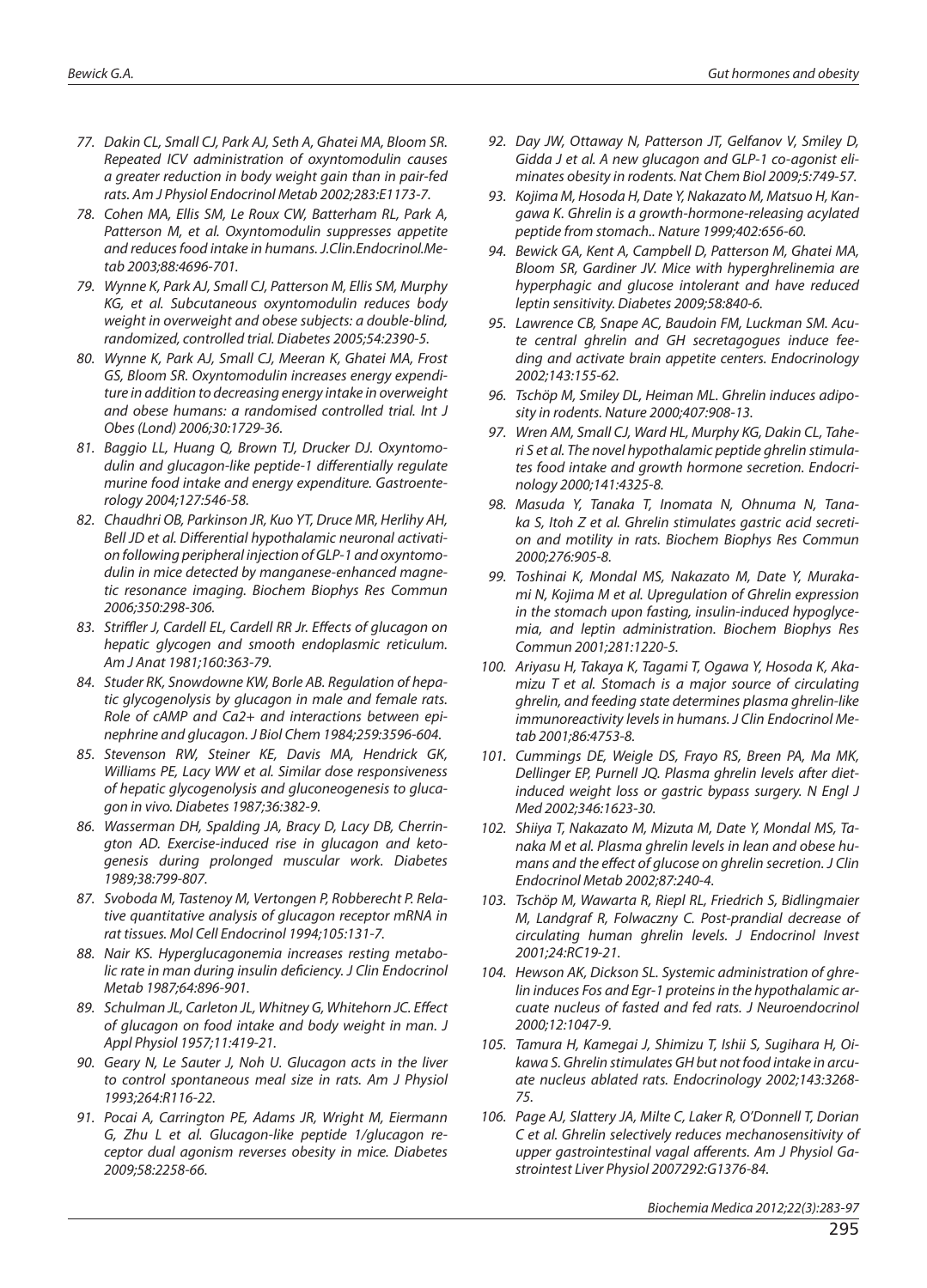- *107. Date Y, Murakami N, Toshinai K, Matsukura S, Niijima A, Matsuo H et al. The role of the gastric afferent vagal nerve in ghrelin-induced feeding and growth hormone secretion in rats. Gastroenterology 2002;123:1120-8.*
- *108. Briggs DI, Enriori PJ, Lemus MB, Cowley MA, Andrews ZB. Diet-induced obesity causes ghrelin resistance in arcuate NPY/AgRP neurons. Endocrinology 2010;151:4745-55.*
- *109. Gardiner JV, Campbell D, Patterson M, Kent A, Ghatei MA, Bloom SR, Bewick GA. The hyperphagic effect of ghrelin is inhibited in mice by a diet high in fat. Gastroenterology 2010;138:2468-76.*
- *110. Perez-Tilve D, Heppner K, Kirchner H, Lockie SH, Woods SC, Smiley DL et al. Ghrelin-induced adiposity is independent of orexigenic effects. FASEB J 2011;25:2814-22.*
- *111. Chuang JC, Perello M, Sakata I, Osborne-Lawrence S, Savitt JM, Lutter M, Zigman JM. Ghrelin mediates stress-induced food-reward behavior in mice. J Clin Invest 2011;121:2684-92.*
- *112. Roth KA, Kim S, Gordon JI. Immunocytochemical studies suggest two pathways for enteroendocrine cell differentiation in the colon. Am J Physiol 1992;263:G174-80.*
- *113. Moran TH, Robinson PH, Goldrich MS, McHugh PR. Two brain cholecystokinin receptors: implications for behavioral actions. Brain Res 1986;362:175-9.*
- *114. Liddle RA, Goldfine ID, Rosen MS, Taplitz RA, Williams JA. Cholecystokinin bioactivity in human plasma. Molecular forms, responses to feeding, and relationship to gallbladder contraction. J Clin Invest 1985;75:1144-52.*
- *115. Rehfeld JF, Bungaard JR, Friis-Hansen L, Goetze JP. On the tissue-specific processing of procholecystokinin in the brain and gut--a short review. J Physiol Pharmacol 2003;54 Suppl 4:73-9.*
- *116. Degen L, Drewe J, Piccoli F, Gräni K, Oesch S, Bunea R et al. Effect of CCK-1 receptor blockade on ghrelin and PYY secretion in men. Am J Physiol Regul Integr Comp Physiol 2007;292:R1391-9.*
- *117. Antin J, Gibbs J, Holt J, Young RC, Smith GP. Cholecystokinin elicits the complete behavioral sequence of satiety in rats. J Comp Physiol Psychol 1975;89:784-90.*
- *118. Lieverse RJ, Jansen JB, Masclee AA, Lamers CB. Satiety effects of a physiological dose of cholecystokinin in humans. Gut 1995;36:176-9.*
- *119. Covasa M, Marcuson JK, Ritter RC. Diminished satiation in rats exposed to elevated levels of endogenous or exogenous cholecystokinin. Am J Physiol Regul Integr Comp Physiol 2001;280:R331-7.*
- *120. Adrian TE, Bloom SR, Bryant MG, Polak JM, Heitz PH, Barnes AJ. Distribution and release of human pancreatic polypeptide. Gut 1976;17:940-44.*
- *121. Larsson LI, Sundler F, Håkanson R. Immunohistochemical localization of human pancreatic polypeptide (HPP) to a population of islet cells. Cell Tissue Res 1975;156:167-71.*
- *122. Schwartz TW, Holst JJ, Fahrenkrug J, Jensen SL, Nielsen OV, Rehfeld JF et al. Vagal, cholinergic regulation of pancreatic polypeptide secretion. J Clin Invest 1978;61:781-9.*

- *123. Michel MC, Beck-Sickinger A, Cox H, Doods HN, Herzog H, Larhammar D et al. XVI. International Union of Pharmacology recommendations for the nomenclature of neuropeptide Y, peptide YY, and pancreatic polypeptide receptors. Pharmacol Rev. 1998;50:143-50.*
- *124. Asakawa A, Inui A, Yuzuriha H, Ueno N, Katsuura G, Fujimiya M et al. Characterization of the effects of pancreatic polypeptide in the regulation of energy balance. Gastroenterology 2003;1241325-36.*
- *125. Batterham RL, Le Roux CW, Cohen MA, Park AJ, Ellis SM, Patterson M et al. Pancreatic polypeptide reduces appetite and food intake in humans. J Clin Endocrinol Metab 2003;88:3989-92.*
- *126. Jesudason DR, Monteiro MP, McGowan BM, Neary NM, Park AJ, Philippou E et al. Low-dose pancreatic polypeptide inhibits food intake in man. Br J Nutr 2007;97:426-9.*
- *127. Berntson GG, Zipf WB, O'Dorisio TM, Hoffman JA, Chance RE. Pancreatic polypeptide infusions reduce food intake in Prader-Willi syndrome. Peptides 1993;14:497-503.*
- *128. Liu YL, Semjonous NM, Murphy KG, Ghatei MA, Bloom SR. The effects of pancreatic polypeptide on locomotor activity and food intake in mice. Int J Obes (Lond) 2008;32:1712-5.*
- *129. Tan TM, Field BC, Minnion JS, Cuenco-Shillito J, Chambers ES, Zac-Varghese S et al. Pharmacokinetics, adverse effects and tolerability of a novel analogue of human pancreatic polypeptide, PP 1420. Br J Clin Pharmacol 2012;73:232-9.*
- *130. Carraway R, Leeman SE. Characterization of radioimmunoassayable neurotensin in the rat. Its differential distribution in the central nervous system, small intestine, and stomach. J Biol Chem 1976;251:7045-52.*
- *131. Kitabgi P. Prohormone convertases differentially process pro-neurotensin/neuromedin N in tissues and cell lines. J Mol Med (Berl) 2006;84:628-34.*
- *132. Feurle GE, Müller B, Rix E. Neurotensin induces hyperplasia of the pancreas and growth of the gastric antrum in rats. Gut 1987;28 Suppl:19-23.*
- *133. Wood JG, Hoang HD, Bussjaeger LJ, Solomon TE. Neurotensin stimulates growth of small intestine in rats. Am J Physiol 1988;255:G813-7.*
- *134. Rosell S, Rökaeus A. The effect of ingestion of amino acids, glucose and fat on circulating neurotensin-like immunoreactivity (NTLI) in man. Acta Physiol Scand 1979;107:263-67.*
- *135. Sandoval SL, Kulkosky PJ. Effects of peripheral neurotensin on behavior of the rat. Pharmacol Biochem Behav 1992;41:385-90.*
- *136. Cooke JH, Patterson M, Patel SR, Smith KL, Ghatei MA, Bloom SR, Murphy KG. Peripheral and central administration of xenin and neurotensin suppress food intake in rodents. Obesity (Silver Spring) 2009;17:1135-43.*
- *137. Schmidt PT, Näslund E, Grybäck P, Jacobsson H, Hartmann B, Holst JJ, Hellström PM. Peripheral administration of GLP-2 to humans has no effect on gastric emptying or satiety. Regul Pept 2003;116:21-5.*